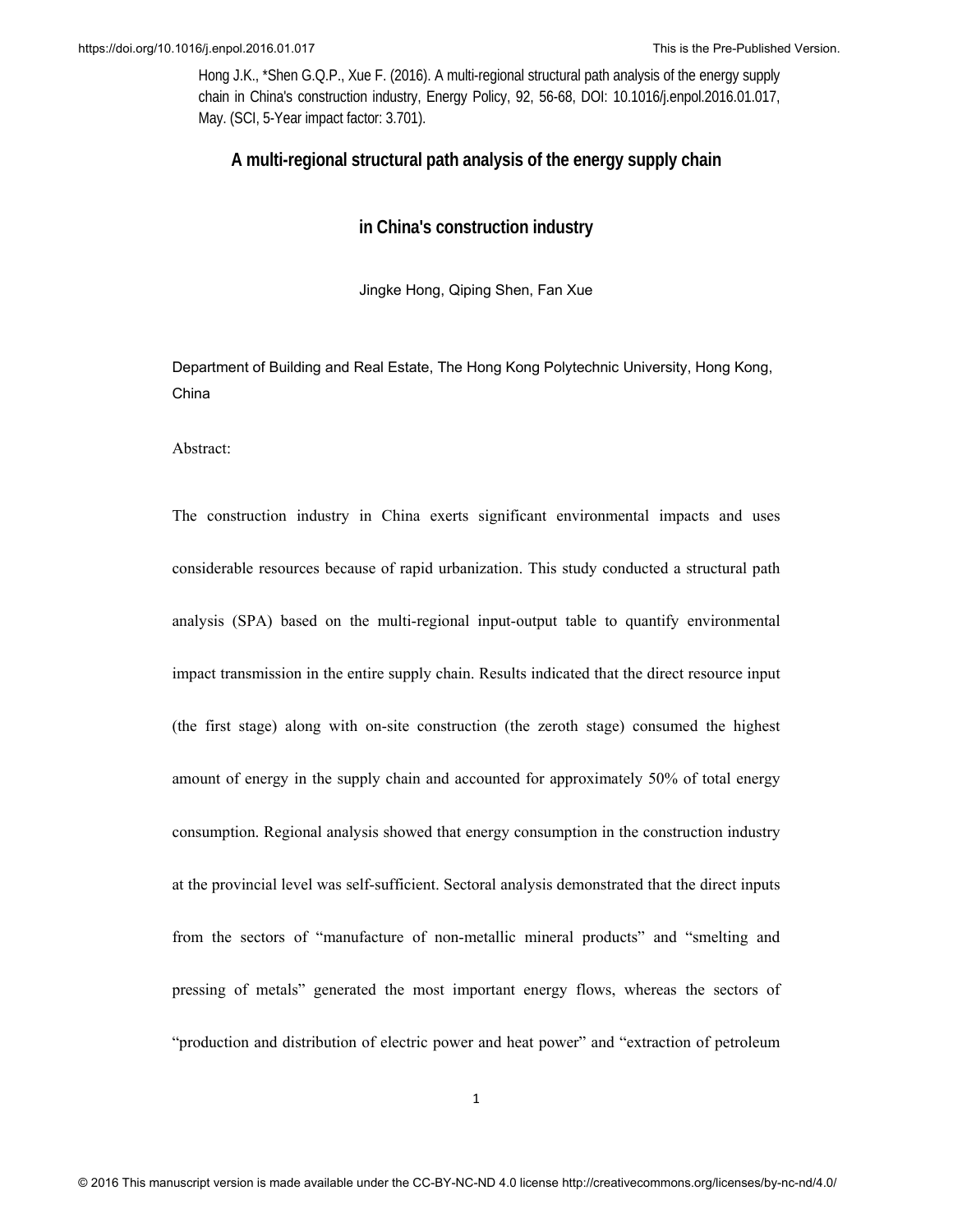and natural gas" significantly but indirectly influenced energy use. Sensitivity analysis exhibited that the system boundary of SPA could be narrowed down into the first two upstream stages that contained nearly 50% of energy flow information or expanded toward the first five upstream stages that represented 80% of total energy consumption.

Keywords: Multi-regional input-output model, Structural path analysis, Construction industry, Energy consumption

1. Introduction

Construction-related energy problems have attracted worldwide concern. Nearly 40% of global energy consumption,  $32\%$  of global resources, and  $25\%$  of global carbon dioxide (CO<sub>2</sub>) emissions are generated in the building sector (Metz et al., 2007; WBCSD, 2009; WGBC, 2010). In particular, as one of the largest primary energy users in the world, China is facing serious challenges in energy consumption and considerable environmental burden because of its rapid urbanization. Zhang and his colleagues conducted several studies on structural analyses of China's economy to systematically investigate the impact of industrial structure, energy sources, and economic growth on energy-related carbon emissions (Zhang and Da, 2015; Zhang et al., 2014; Zhang et al., 2015a). The findings indicated that the economic growth is the major influence factor for carbon emission changes. Laurenzi et al. (2008) and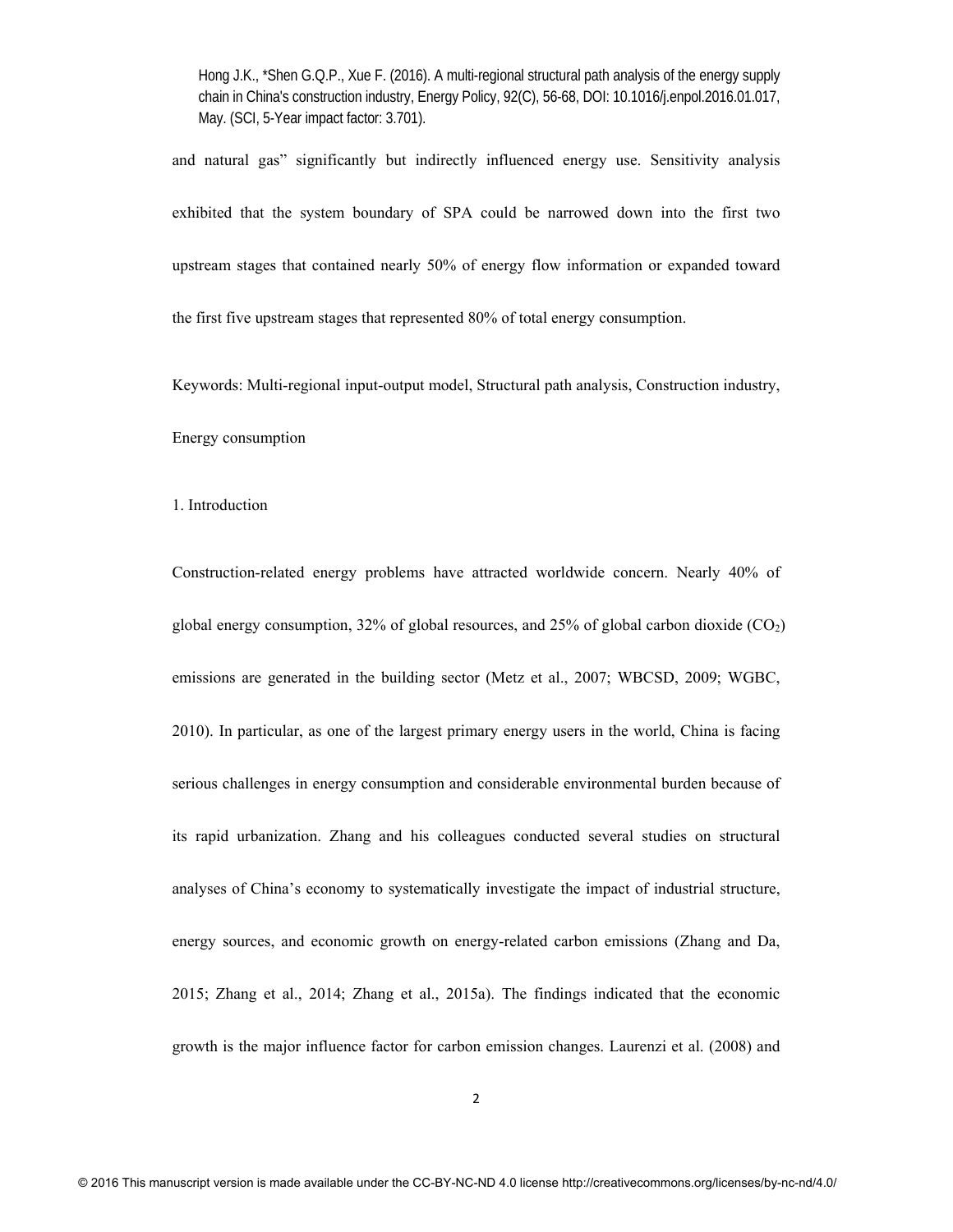Minx et al. (2011) reported that China and India were responsible for over 50% of global new construction; In addition, the annual increase rate of building floor area in China remained the fastest in the world. This rate might even increase because of rapid urbanization and the requirement to improve living standard. According to the 12<sup>th</sup> Five-Year Plan, the urbanization rate in China was estimated to reach a historic high of 51.5% in 2015, which would definitely result in considerable energy demand. Moreover, although the direct environmental impact from on-site construction processes is negligibly small, the embodied impact (e.g., greenhouse gas emissions and energy consumption) generated by the construction industry plays a dominant role in the economy of China according to studies by Liu et al. (2012b) and Chen and Zhang (2010). Therefore, China is an ideal country to investigate the effects of the construction industry on the environment because it does not only exert significant environmental impacts and consume considerable resources but also exhibit a distinctive feature because of its extensive construction projects.

Input-output (I-O) analysis has been commonly used in the past years for the structural analysis of environmental impacts resulting from economic interactions (Chang et al., 2011; Hong et al., 2016; Joshi, 1999; Wiedmann, 2009; Wiedmann et al., 2007b). However, the conventional single-region input-output (SRIO) analysis calculates results based on a higher level of aggregation that may be invalid for a particular product due to lack of specificity.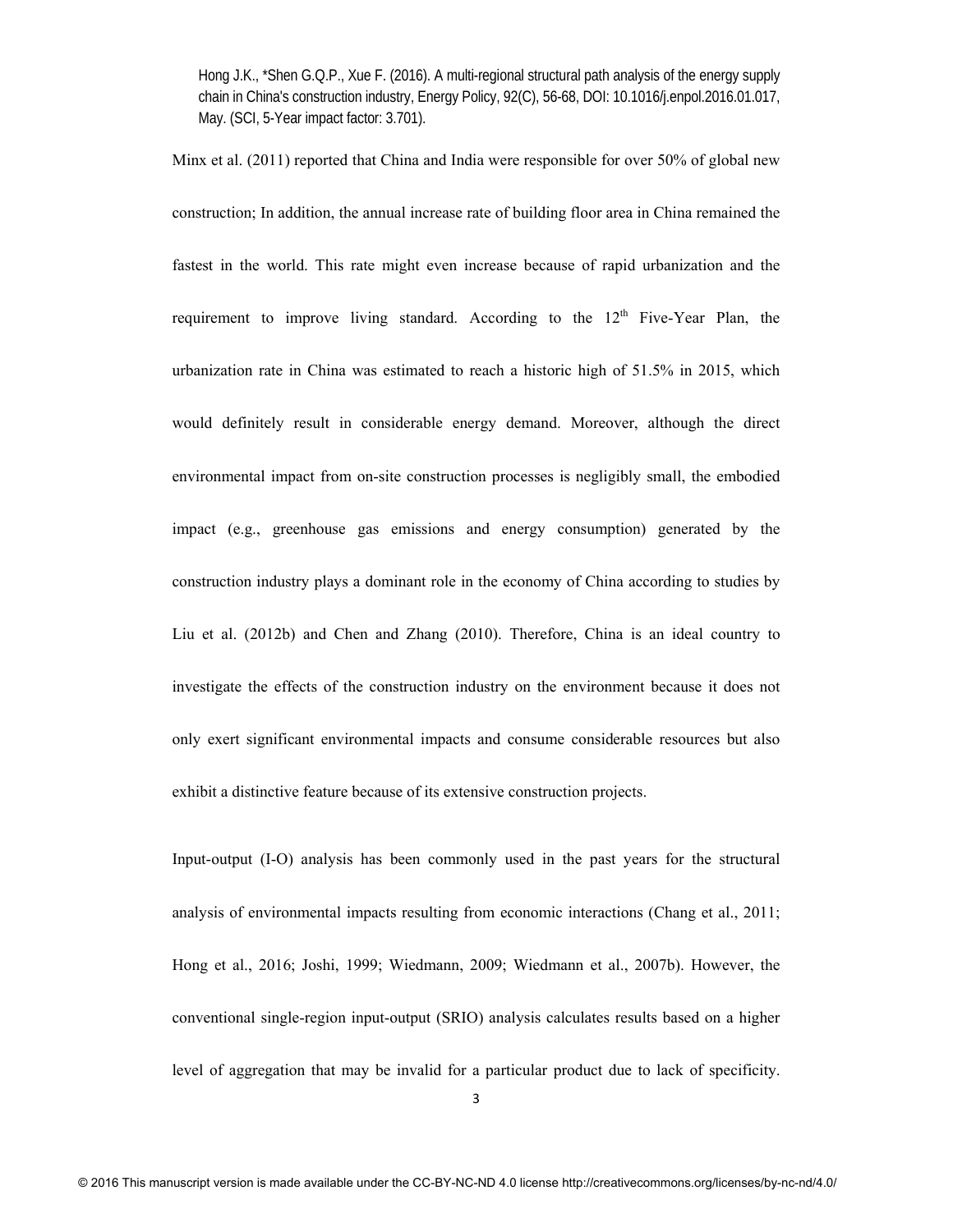Moreover, this model also fails to identify hidden linkages in the economic network and regional differences among interregional trade flows (Peters and Hertwich, 2006a, b; Wiedmann, 2009; Wiedmann et al., 2007a). Specific regional characteristics, such as variations in climate zone, geographical location, natural resources, and level of economy, directly determine interregional import and export among regions, which results in cross-regional environmental shifting. By using provincial-level panel data to investigate the impact factors of China's provincial energy intensity, Yang et al. (2016) indicated that the provinces are crucial for reducing energy intensity in China. Therefore, it is critically important to conduct regional-level investigation in the environmental analysis. Figure 1 shows the total economic output and the embodied energy consumption of 30 provincial construction sectors in 2007. It can be observed that sectoral embodied energy consumption is not linearly correlated with economic output. Such inconsistency results from the iterative effect of interregional energy interactions through the upstream supply chain. Therefore, a systematic structural analysis of adverse environment impacts is required for this infinite interrelationship. Structural path analysis (SPA) is a methodology that quantifies environmental transmissions in the upstream process and identifies important paths with the highest environmental improvement potential by tracing back the intricate production chain. Numerous studies have focused on environmental implications using SPA techniques. At the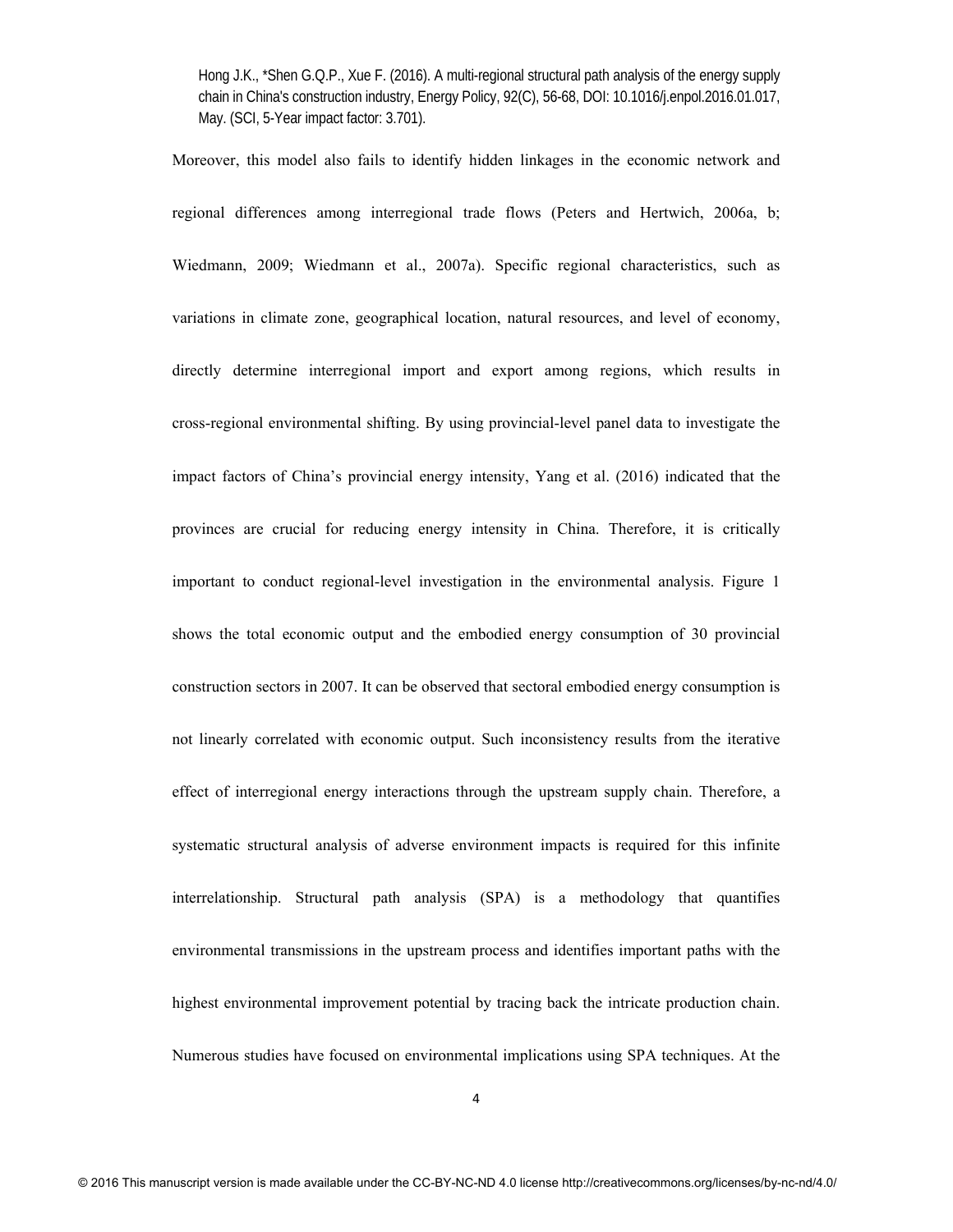global level, SPA was adopted to provide insight into the structural linkages between the Norwegian economy and international trade (Peters and Hertwich, 2006c). Wood (2008) analyzed greenhouse gas emissions from international trade by combining SPA and decomposition analysis techniques. Minx et al. (2008) adopted an SPA method to identify environmentally important supply paths in the global supply chain of food products. At the national level, Lenzen (2002, 2003) conducted several studies that focused on supply paths with significant environmental impacts in the context of the Australian economy. Lenzen (2007) also presented a detailed discussion of SPA to extract a manageable number of paths from ecosystem networks via 16 case studies. However, only a few studies have been undertaken at the industrial level, particularly those that focused on the construction industry. Treloar et al. (1997; 2001a; 2001b) extracted embodied energy paths from the building sector by adopting a SPA method. They established a hybrid life-cycle assessment model by substituting case-specific data for energy-intensive paths. Chang et al. made a series of input-output analyses to simulate embodied energy use and environmental impact for the construction industry in China (Chang and Wang, 2011; Chang et al., 2011; Chang et al., 2013). However, most of these studies have considered environmental impacts from the national perspective but disregarded regional disparities

## **Insert Figure 1 here**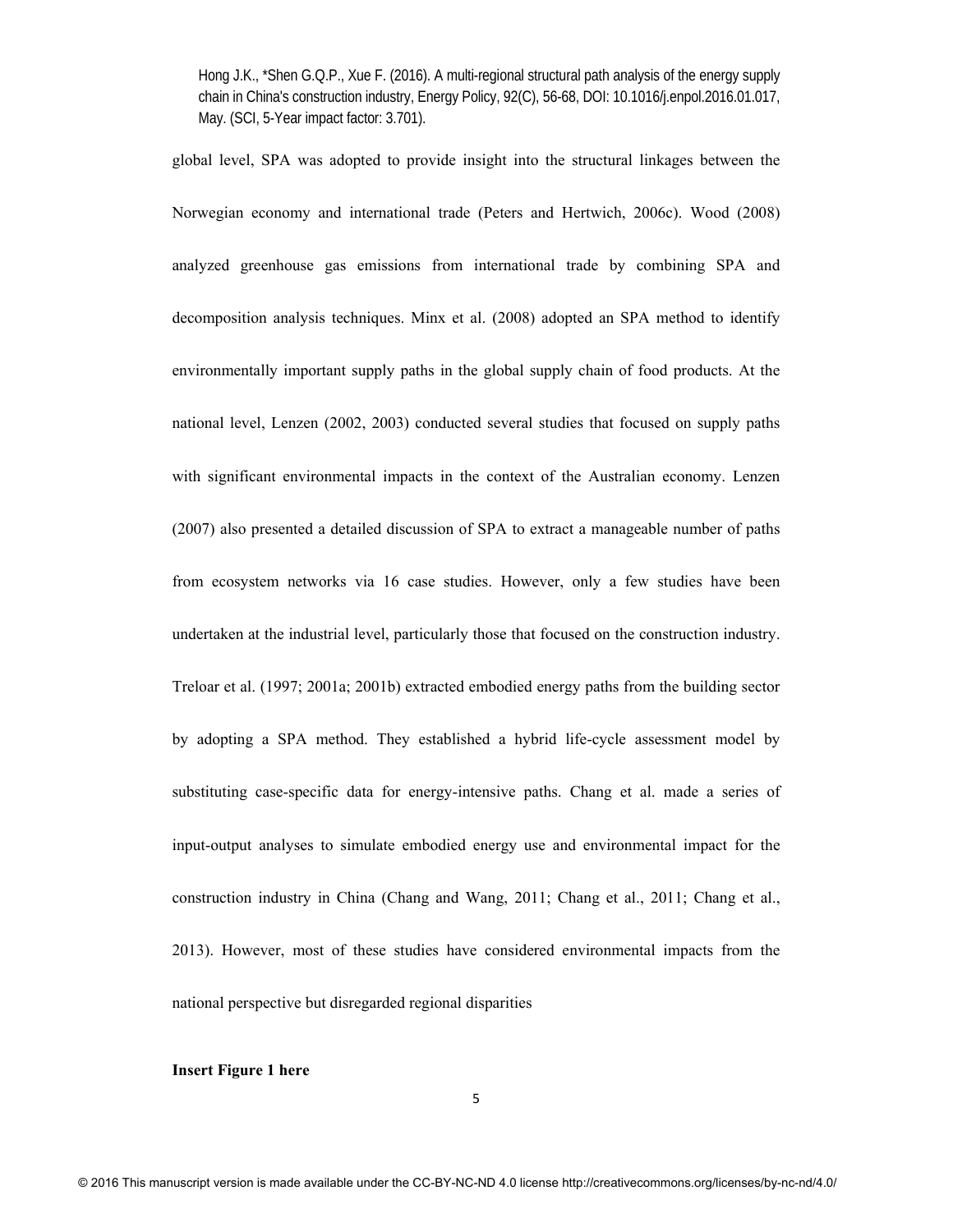To fill in these gaps in the previous literature, the present study uses SPA in the multi-regional input-output (MRIO) model for the construction industry. This model was designed to simulate current energy consumption from the sectoral and regional perspectives. It provides an accurate assessment of environmental impact and reflects regional disparity and technological differences in environmental interactions (Chen and Chen, 2011a; Chen and Chen, 2011b; Friot and Gailllard, 2007; Lenzen et al., 2004a; Mäenpää and Siikavirta, 2007; McGregor et al., 2008).

The contribution of this paper consists of the following three aspects. First, an optimized algorithm was designed for multi-regional SPA, which can facilitate the structural analysis in a multi-regional context. Second, this paper systematically analyzes the inter-regional energy transfers and the indirect energy input in the upstream supply chain of the construction sector, which do not only provide sufficient understanding of hidden linkages and correlations among provincial construction sectors but also help decision makers formulate equitable energy reduction policies at the national or regional level. Third, this paper reinforces the importance of specific energy-intensive paths and explores the linkage between consumption and production in the interregional supply chain.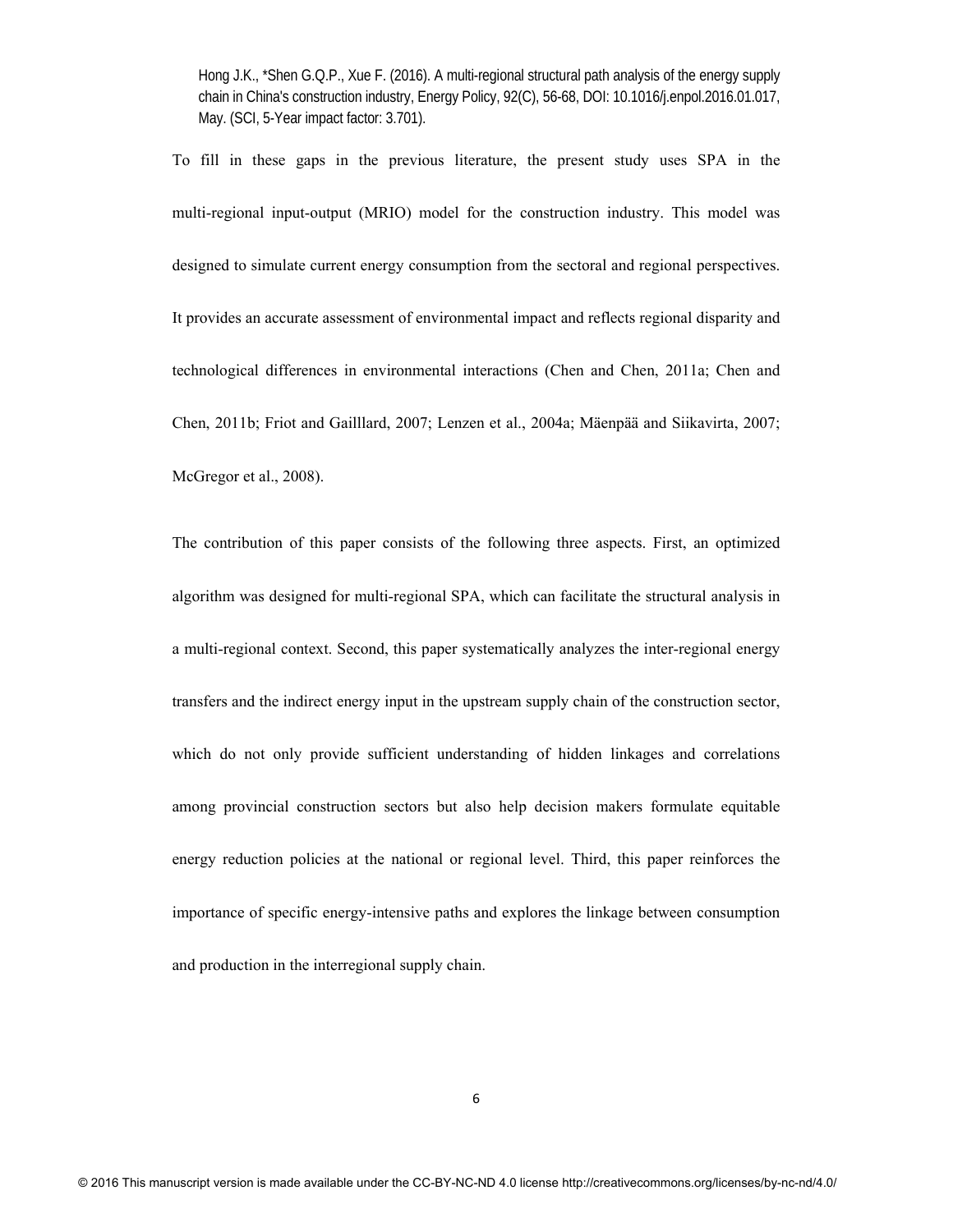The remainder of this paper is organized as follows. Section 2 introduces the basic methodology of SPA and the optimized algorithm for path extraction. Section 3 presents the energy interactions throughout the upstream supply chain from the regional and sectoral perspectives. In Section 4, sensitivity analysis has been conducted on the changes in the cutoff threshold and the number of upstream stages to identify an appropriate system boundary for SPA. Section 5 presents the discussion, while the conclusions drawn from the study and several policy recommendations are provided in Section 6.

2. Methodology

### 2.1 Overview of SPA

SPA explores the transmission of environmental impact within an entire economic system by decomposing direct and indirect effects from upstream interconnections. Liu et al. (2012b) suggested that additional efforts would be necessary to further disaggregate the supply chain in the construction industry. Therefore, this study adopts SPA to provide an opportunity to inspect the calculation process of I–O analysis. The key paths and sectors in the production chain, wherein economic interactions with other sectors significantly influence the final output, are expected to be identified (Acquaye et al., 2011; Defourny and Thorbecke, 1984; Roberts, 2005). This study aims to determine direct and indirect linkages between exogenous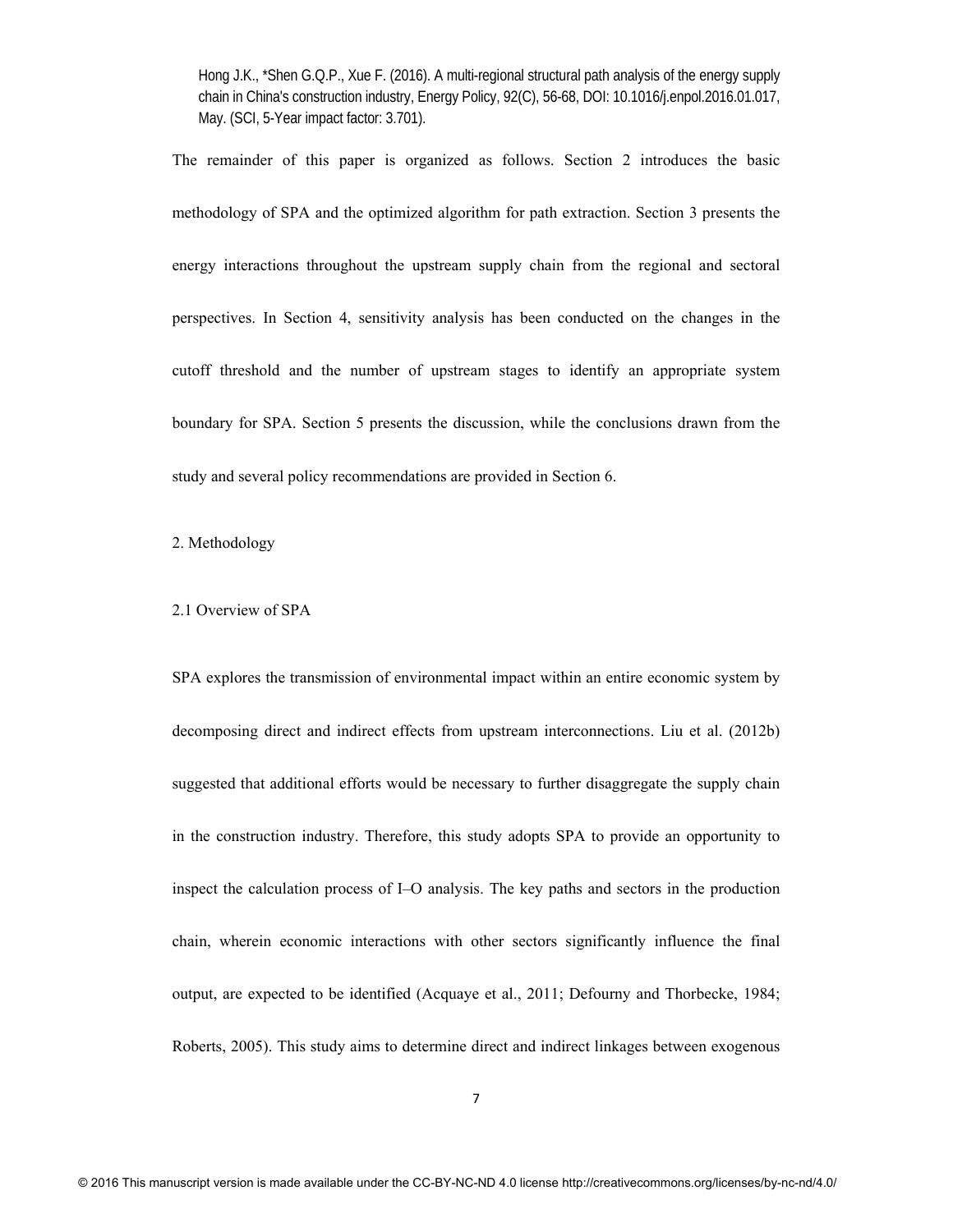final demand and total output by tracing back transmissions through the upstream production process. SPA has been rarely conducted in a multi-regional context. Although it has been applied in the construction sector in previous research (Crawford, 2008; Treloar, 1997; Treloar et al., 2001b), interregional environmental transactions through the upstream supply chain remain insufficiently understood. This shortcoming may be further highlighted in the construction industry, wherein the upstream supply chain is characterized to be the most energy and carbon intensive in previous studies (Chen and Zhang, 2010; Liu et al., 2012b; Minx et al., 2011). Hong et al. (2016) reported that the direct energy input defined as the energy consumed during the on-site construction process only accounted for 5% of energy consumption in each provincial construction industry. The lack of knowledge on such interregional indirect impact from the upstream process can misinterpret the important role of the construction industry in understanding energy challenges in China. By contrast, examining all energy paths through supply chain is challenging given the exponential increase in the number of paths. An optimized algorithm with predetermined thresholds is used in the present study to manage intricate path tree without losing important energy path information (Johnson, 2013; Weiss, 1998).

Finally, multi-regional SPA also suffers from uncertainties. The first type of uncertainty results from inherent computational problems such as proportionality, homogeneity, and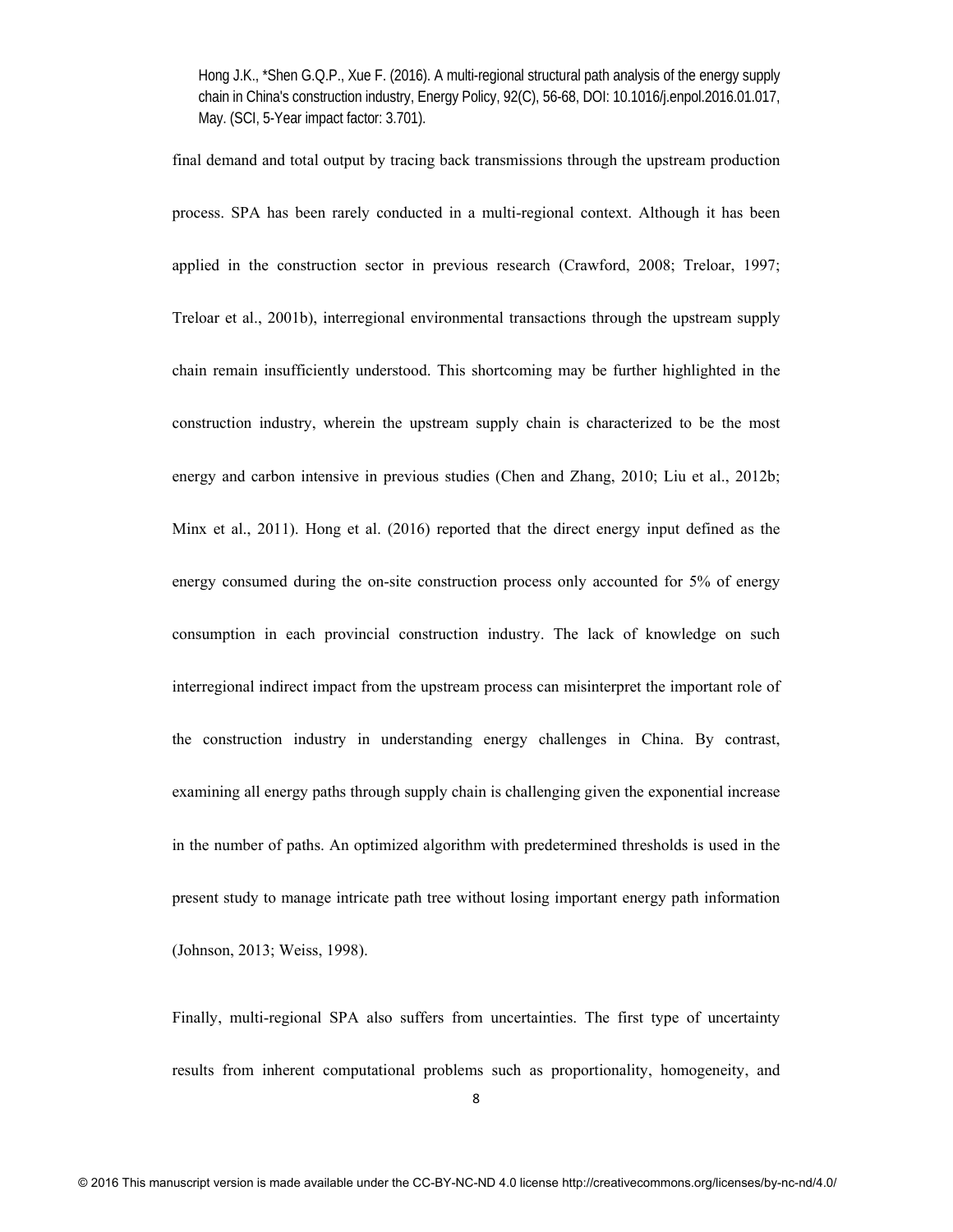outdated I–O data (Treloar et al., 2004). The second type is attributed to the subjective determination of threshold and system boundary. In general, methodological uncertainties are mostly unavoidable and difficult to estimate in the computational process (Weber, 2009). By contrast, uncertainties from subjective manipulation can be quantified and improved through sensitivity analysis.

2.2 Model development

This study used the latest available MRIO table to conduct the following analysis given that multi-regional I–O tables can reflect regional diversity and technological differences (Hong et al., 2016; Lenzen et al., 2004b; Peters et al., 2004; Zhang et al., 2015b).

In general, the basic monetary balance for sector  $i$  in region  $r$  in the I-O table can be expressed as

$$
O_i^r = \sum_{k=1}^m \sum_{j=1}^n a_{ij}^{rk} O_i^r + \sum_{k=1}^m v_i^{rk}
$$
 (1)

where  $O_i^r$  represents the total output of sector  $i$  in region  $r$ . We assumed that there are *m* regions and each region has *n* sectors;  $a_{ij}^{rk}$  represents the inter-industry coefficient of sector *i* in region *r* for sector *j* in region *k*;  $v_i^{rk}$  represents the total final demand of region  $k$  provided by sector  $i$  in region  $r$  that normally includes the final use (e.g. rural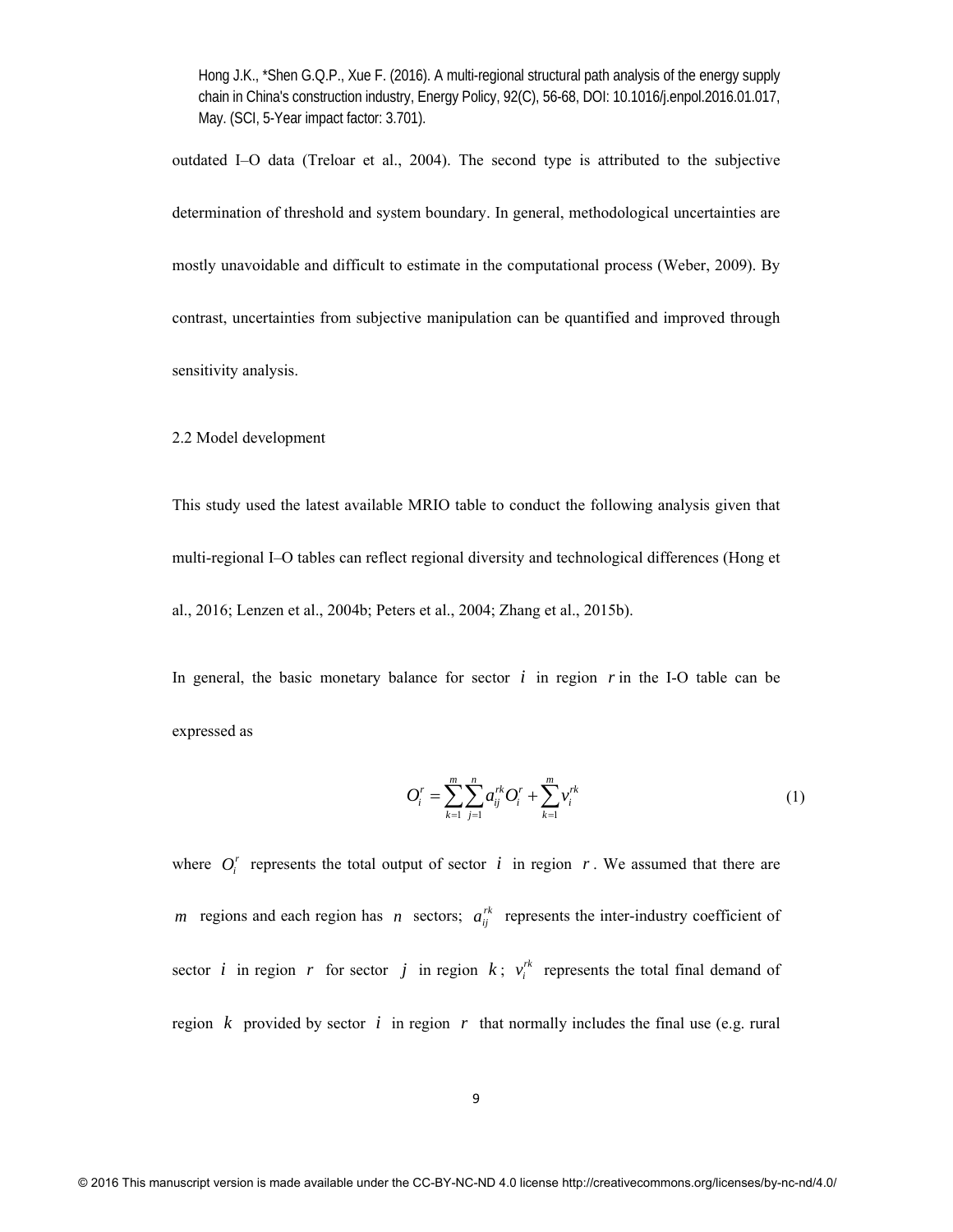and urban households, government consumption, gross fixed capital formation, and stock

increase), exports, and other balance items.

Note that the  $m \times n$  equations can be established under the whole economy; therefore, we nominate:

$$
O = \begin{bmatrix} \begin{pmatrix} a_1^1 \\ \dots \\ a_n^1 \end{pmatrix} \\ \begin{pmatrix} a_1^1 \\ \dots \\ a_n^1 \end{pmatrix} \\ O = \begin{bmatrix} \begin{pmatrix} a_1^1 \\ \dots \\ a_n^1 \end{pmatrix} \\ \begin{pmatrix} a_1^1 \\ \dots \\ a_n^1 \end{pmatrix} \\ \begin{pmatrix} a_1^1 \\ \dots \\ a_n^1 \end{pmatrix} \\ \begin{pmatrix} a_1^1 \\ \dots \\ a_n^1 \end{pmatrix} \\ \begin{pmatrix} a_1^1 \\ \dots \\ a_n^1 \end{pmatrix} \\ \begin{pmatrix} a_1^1 \\ \dots \\ a_n^1 \end{pmatrix} \\ \begin{pmatrix} a_1^1 \\ \dots \\ a_n^1 \end{pmatrix} \\ \begin{pmatrix} a_1^1 \\ \dots \\ a_n^1 \end{pmatrix} \\ \begin{pmatrix} a_1^1 \\ \dots \\ a_n^1 \end{pmatrix} \\ \begin{pmatrix} a_1^1 \\ \dots \\ a_n^1 \end{pmatrix} \\ \begin{pmatrix} a_1^1 \\ \dots \\ a_n^1 \end{pmatrix} \\ \begin{pmatrix} a_1^1 \\ \dots \\ a_n^1 \end{pmatrix} \\ \begin{pmatrix} a_1^1 \\ \dots \\ a_n^1 \end{pmatrix} \\ \begin{pmatrix} a_1^1 \\ \dots \\ a_n^1 \end{pmatrix} \\ \begin{pmatrix} a_1^1 \\ \dots \\ a_n^1 \end{pmatrix} \\ \begin{pmatrix} a_1^1 \\ \dots \\ a_n^1 \end{pmatrix} \\ \begin{pmatrix} a_1^1 \\ \dots \\ a_n^1 \end{pmatrix} \\ \begin{pmatrix} a_1^1 \\ \dots \\ a_n^1 \end{pmatrix} \\ \begin{pmatrix} a_1^1 \\ \dots \\ a_n^1 \end{pmatrix} \\ \begin{pmatrix} a_1^1 \\ \dots \\ a_n^1 \end{pmatrix} \\ \begin{pmatrix} a_1^1 \\ \dots \\ a_n^1 \end{pmatrix} \\ \begin{pmatrix} a_1^1 \\ \dots \\ a_n^1 \end{pmatrix} \\ \begin{pmatrix} a_1^1 \\ \dots \\ a_n^1 \end{pmatrix} \\ \begin{pmatrix} a_1^1 \\ \dots \\ a_n^1 \end{pmatrix} \\ \begin{pmatrix} a_1^1 \\ \dots \\ a_n^1 \end{pmatrix} \\ \begin{pmatrix} a_1^1 \\ \dots \\ a_n^1 \end{pmatrix} \\ \begin{pmatrix} a_1^1 \\ \dots \\
$$

Then all the equations can be expressed in matrix form, as follows:

$$
O = (I - A)^{-1}V
$$
 (2)

If we consider environmental intensity, then total environmental impact can be expressed as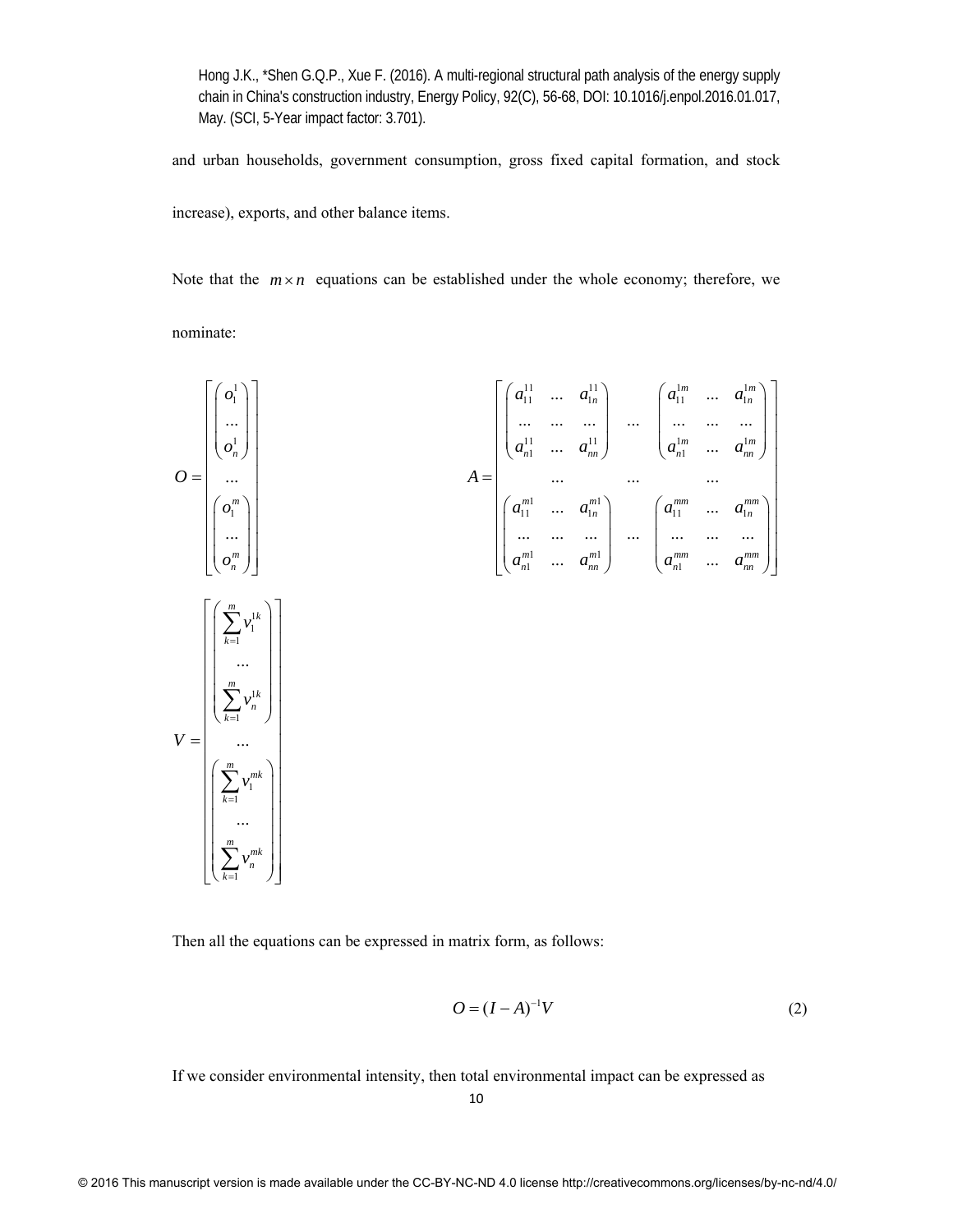$$
F = E(I - A)^{-1}V\tag{3}
$$

where  $E = \left[ e_i^r \right]_1$  $E = \left[ e_i^r \right]_{\text{lmm}}$  is a vector of the direct environmental impact per monetary unit of  $n \times m$  sectors. In this study, sectoral direct energy intensity  $e_i^r$  was obtained from provincial statistical yearbooks and the provincial energy balance tables in the Chinese Energy Statistical Yearbook.

The equation can be further expanded based on a power series approximation theory (Waugh, 1950), which is the theoretical foundation for SPA analysis, shown in Eq. 4:

$$
F = E(I - A)^{-1}V = \overbrace{EIV}^{Stage0} + \overbrace{EAV}^{Stage1} + \overbrace{EA}^{Stage2} + \overbrace{EA}^{Stage3} + \overbrace{EA}^{Stage4} + \overbrace{EA}^{Stage4} + \dots
$$
 (4)

In modern economies, sectoral interactions proceed infinitely in an upstream direction, which can be mapped onto an infinite tree (Rowley et al., 2009). Equation 4 enables investigators to trace back a higher order of environmental contributions through upstream production processes. In particular, total environmental impact is the sum of the direct impact from the product manufacturing process (the zeroth stage) and the indirect inputs from all upstream production processes (e.g., stages 1, 2, and higher-order stages). In this study, the zeroth stage is the energy input that directly results from on-site construction, including energy consumption from construction equipment, onsite transportation, construction electricity supply, and assembly works, whereas higher-order stages refer to indirect energy input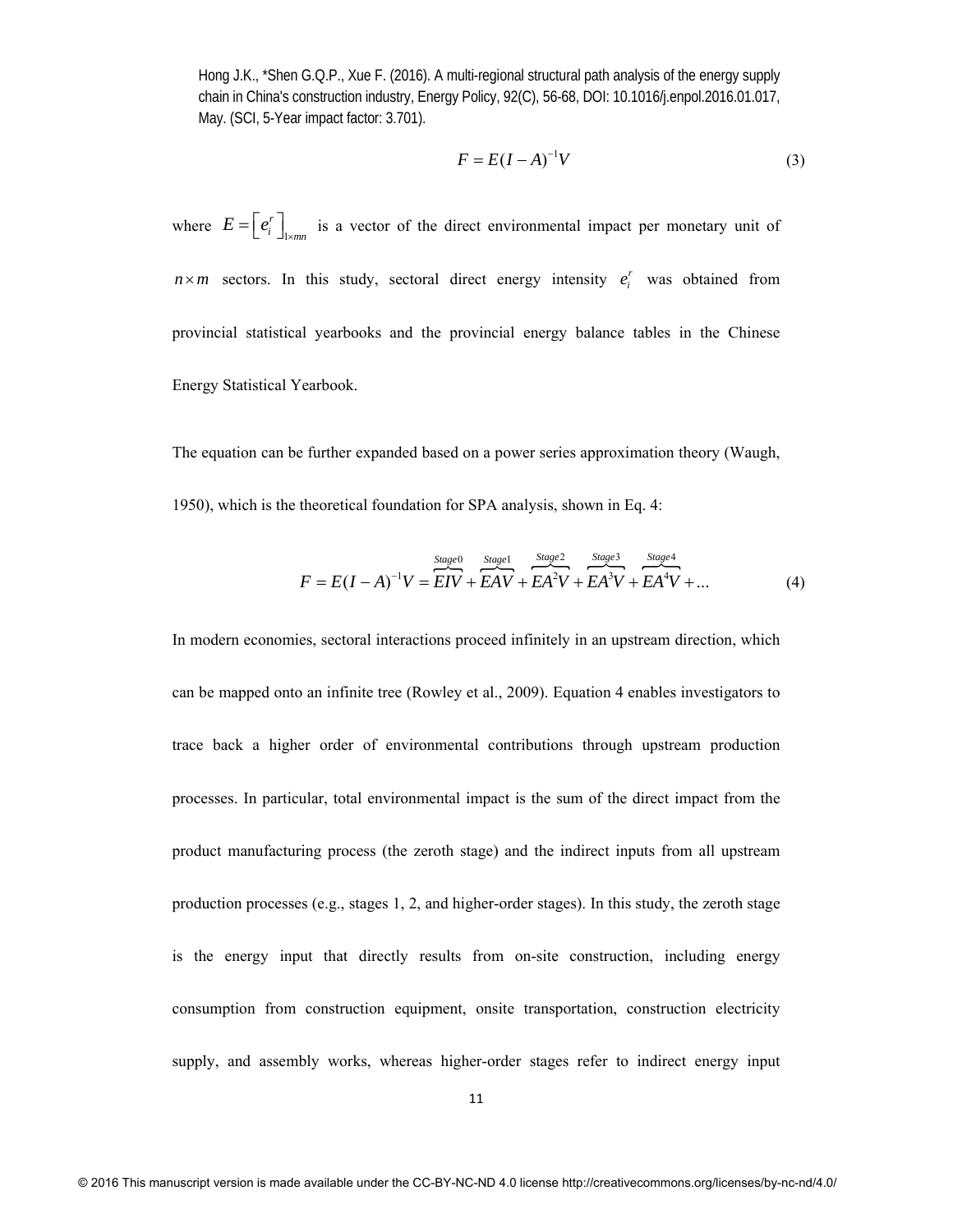resulting from other upstream construction-related activities, such as the energy input to the manufacture of construction equipment. This study established an infinite tree based on the computational algorithm implied in SPA. The path tree explores inter-sectoral and interregional connections in different stages of the upstream production process. Each node in a connected graph denotes a particular sector in a specific region within its economic system. It represents individual environmental contributions induced by the corresponding final demand. According to Eq. 4, the number of nodes is exponential with the growth of stages.

The path tree can be further inspected from the horizontal and vertical perspectives. A horizontal expansion represents direct energy transactions from economic sectors for a certain order of upstream production stage. The sum of the total environmental impact for sector *i* in each stage can be expressed in Eq. 5. For example, the zeroth stage represents the direct energy input to on-site manufacturing, which can be assessed by the formula 1  $\sum_{k=1}^m v_i^k$  $e_i \sum v$  $\sum_{k=1}v_i^k$ . Similarly, the first stage represents the direct energy required to provide direct inputs to the zeroth stage, which can be calculated by using the formula  $k=1$  $\sum_{j=1}^{m \times n} e_j a_{ji} \sum_{k=1}^{m} v_i^k$  $\sum_{i=1}^{n} e_i a_{ii} \sum_{i=1}^{m} v_i$  $\sum_{j=1} e_j a_{ji} \sum_{k=1} v_i^k$ . Subsequently, energy consumption in higher order of stages can also be calculated accordingly.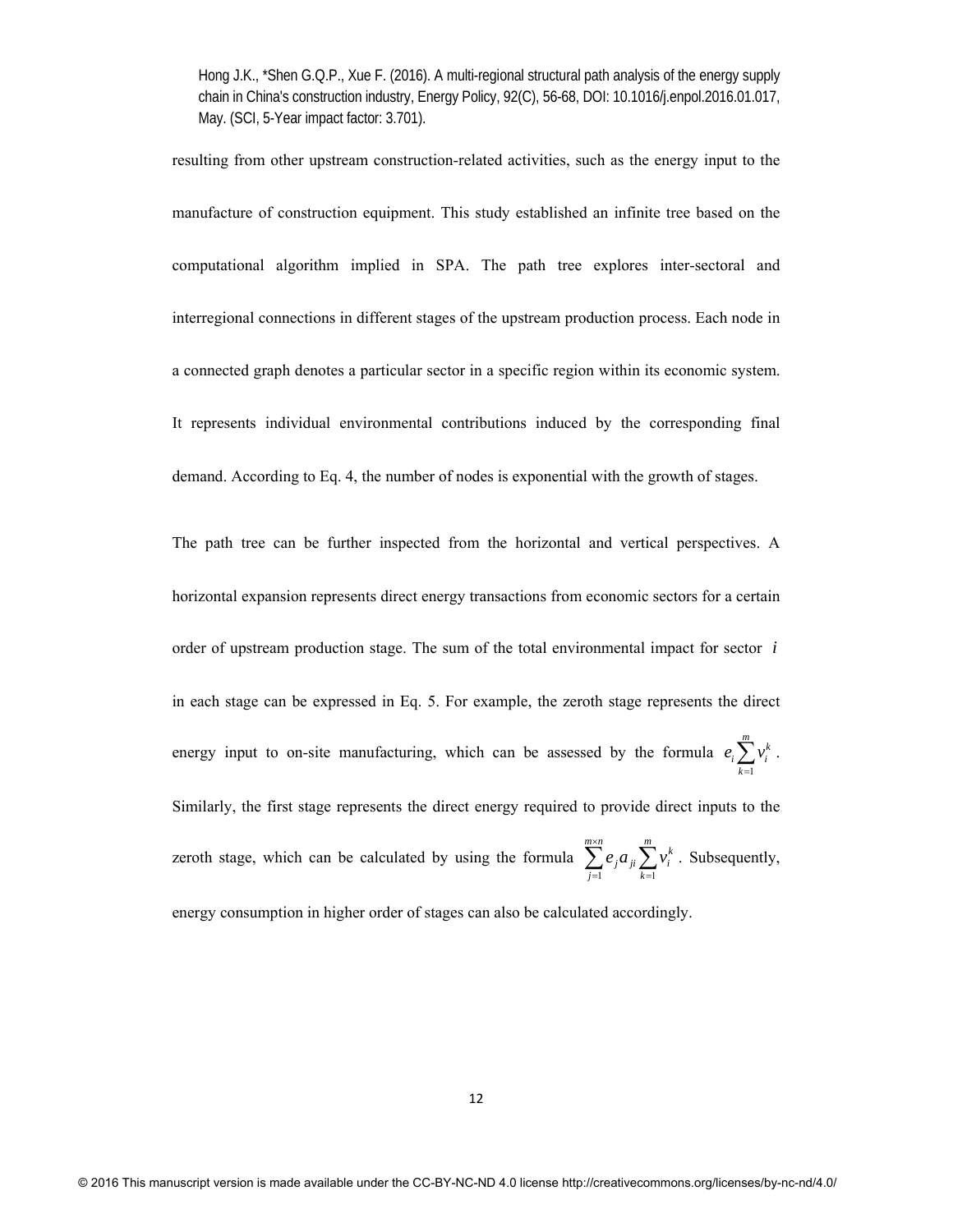$$
F_{stage0} = e_i \sum_{k=1}^{m} v_i^k
$$
  
\n
$$
F_{stage1} = \sum_{j=1}^{m \times n} e_j a_{ji} \sum_{k=1}^{m} v_i^k
$$
  
\n
$$
F_{stage2} = \sum_{l=1}^{m \times n} \sum_{j=1}^{m \times n} e_l a_{lj} a_{ji} \sum_{k=1}^{m} v_i^k
$$
  
\n........ (5)

A vertical expansion represents energy inputs that start from producers in the higher order of upstream stages to the final consumer in the zeroth stage. Energy transfers in the vertical direction can be decomposed into a group of energy paths with varying lengths. For example, the energy consumption embodied in a single path for sector  $i$  in region  $k$  induced by the final demand can be described as:

$$
\overbrace{e_i v_i^k}^{Stage0} + \overbrace{e_j a_{ji} v_i^k}^{Stage1} + \overbrace{e_k a_{kj} a_{ji} v_i^k}^{Stage2} + \dots
$$
 (6)

The value of  $e_j a_{ji} v_i^k$  represents the amount of direct energy input from sector *j* in upstream stage 1 to sector  $i$  in stage 0. Given that the combination of energy suppliers from different upstream stages for a single path is unique, each energy path in the path tree is independent, and all paths are mutually exclusive.

Adopting Eq. 5 and 6 enables us to trace back the supply chain intuitively, and consequently, allows us to investigate energy transmissions in the construction industry from a production-based view. For each energy path extracted in this study, the starting point is the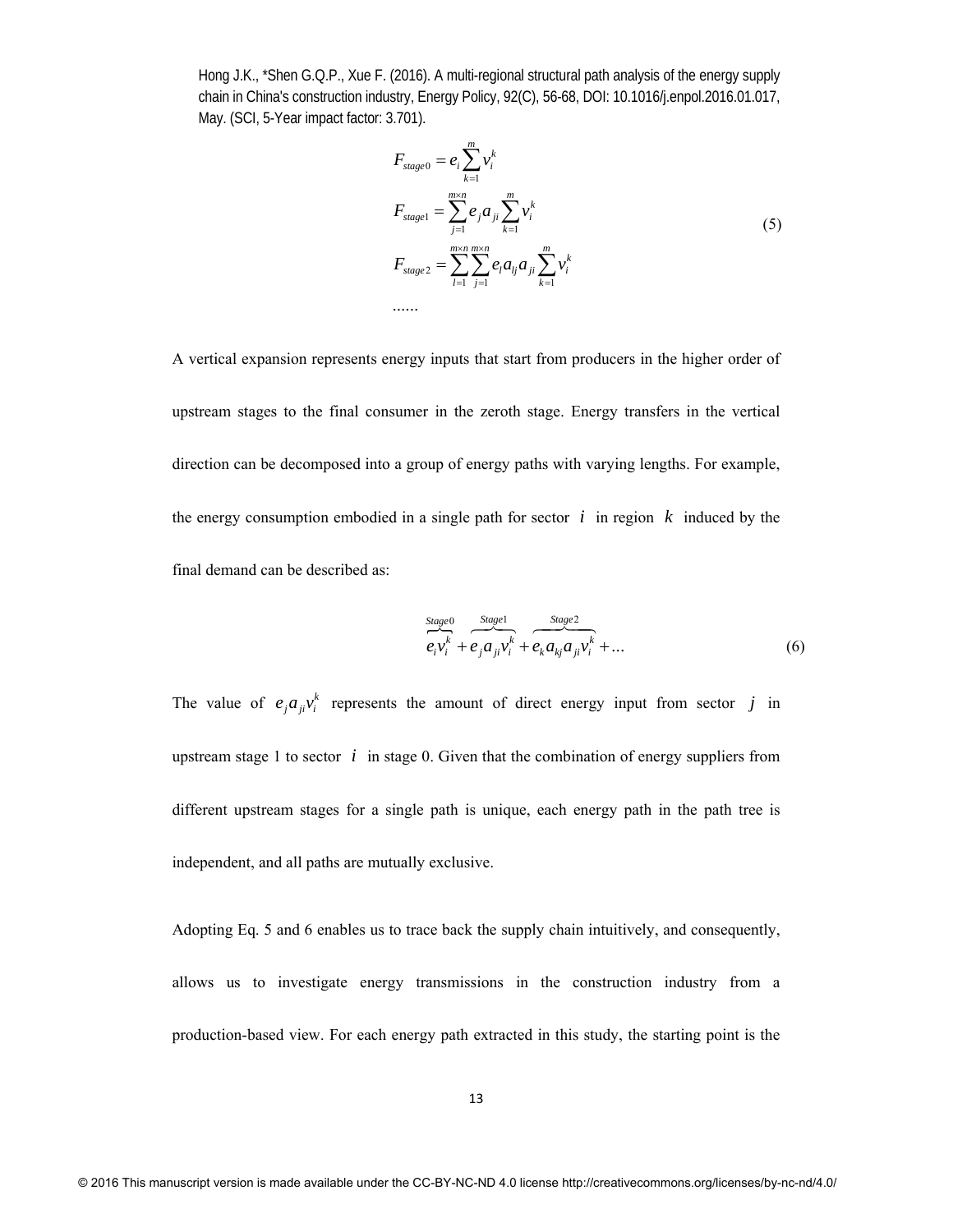final demand of the construction industry (consumption) in a certain region. The end point represents the direct energy input to a given construction process. This energy transfer process establishes a linkage between the purchased final demand and its corresponding production (Peters and Hertwich, 2006a). Therefore, examining the total energy use from both consumption and production perspectives can effectively establish a holistic map of energy interactions in the construction industry. Such map will enable policy makers to formulate a fair and equitable energy reduction policy.

## 2.3 Algorithm

In general, each node in a path tree represents the direct energy input from a certain sector and the path between nodes shows the direction of energy transfer. The total embodied energy consumption of the construction industry is a result of direct energy input from on-site production processes and indirect energy consumption from upstream processes (Chen and Chen, 2013). Previous studies have indicated that direct impact is negligibly small, whereas the indirect impact of consumption is dominant (Hong et al., 2015; Liu et al., 2012b). Therefore, upstream sectoral interactions in the construction industry may be extended to span the whole economy and exert substantial environmental impact. Considering the crucial role and dominant contribution of indirect energy consumption, an optimized algorithm that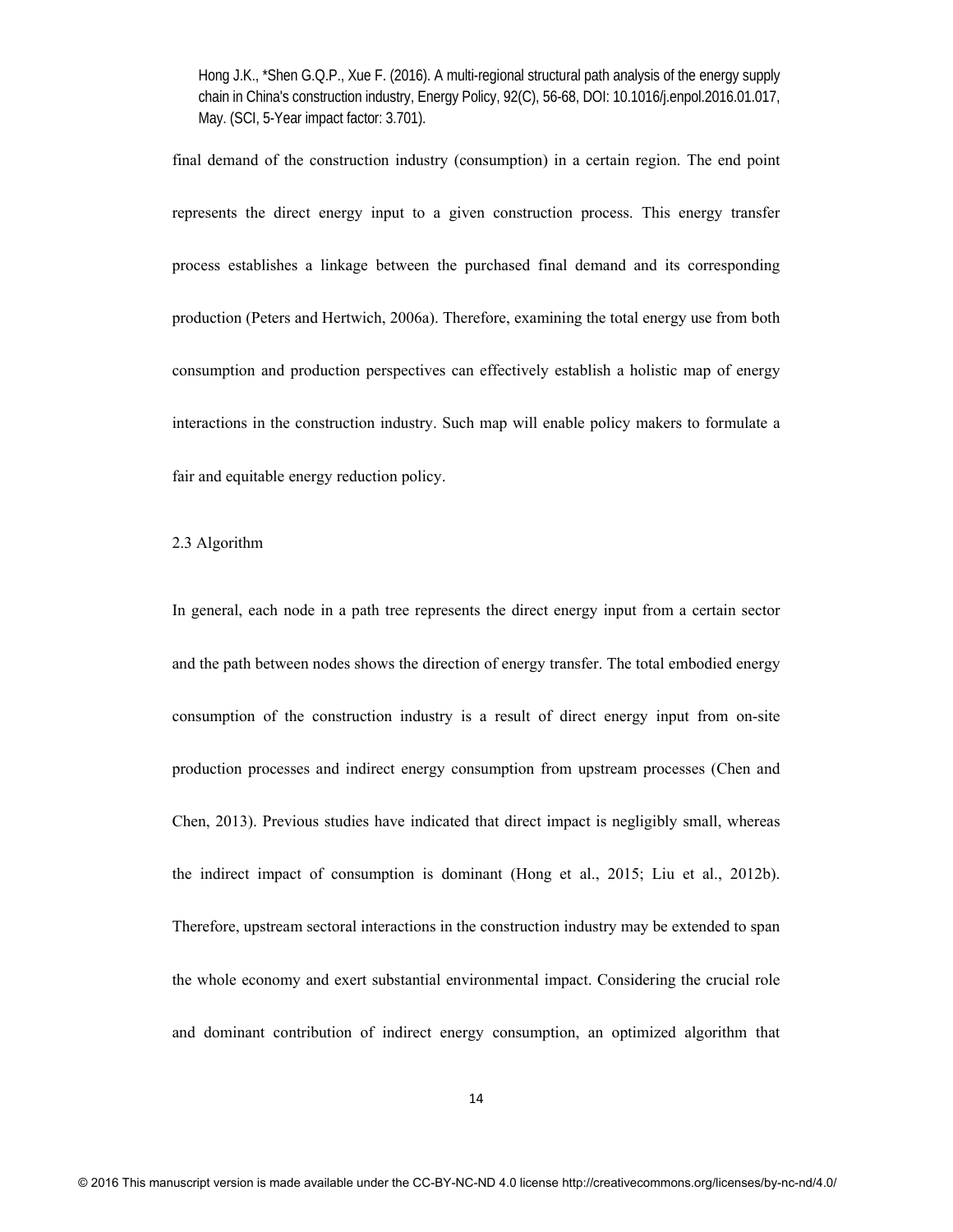focuses on a specific degree of order within a sound number of paths is necessary. Such algorithm should be able to exclude redundant paths with negligible values while retaining the most valuable information for critical energy flows from the production-based perspective. This study integrated SPA into multi-regional analysis to consider region-specific characteristics, which led to an algorithmic difference in methodology with the conventional method.

In general, the iterative recalculation of 900×900 matrices during SPA results in an exponential increase in the number of nodes. Therefore, manually examining an energy path tree is impossible when higher-order upstream processes are considered (e.g. maximum stage = 10). In addition, exploring energy paths from such computational processes makes mathematical operations challenging. Consequently, an optimized algorithm was designed to extract energy paths. The algorithm examines all possible paths by enumerating all possible sectors on each stage and pruning them through trial and error. During enumeration, a vector of thresholds is set to prune branches with negligible embodied energy. This conditional pruning process can dramatically reduce the number of paths and help focus on the most energy-intensive paths. Figure 2 shows the basic iterative processes for the construction industry in a certain region *r* .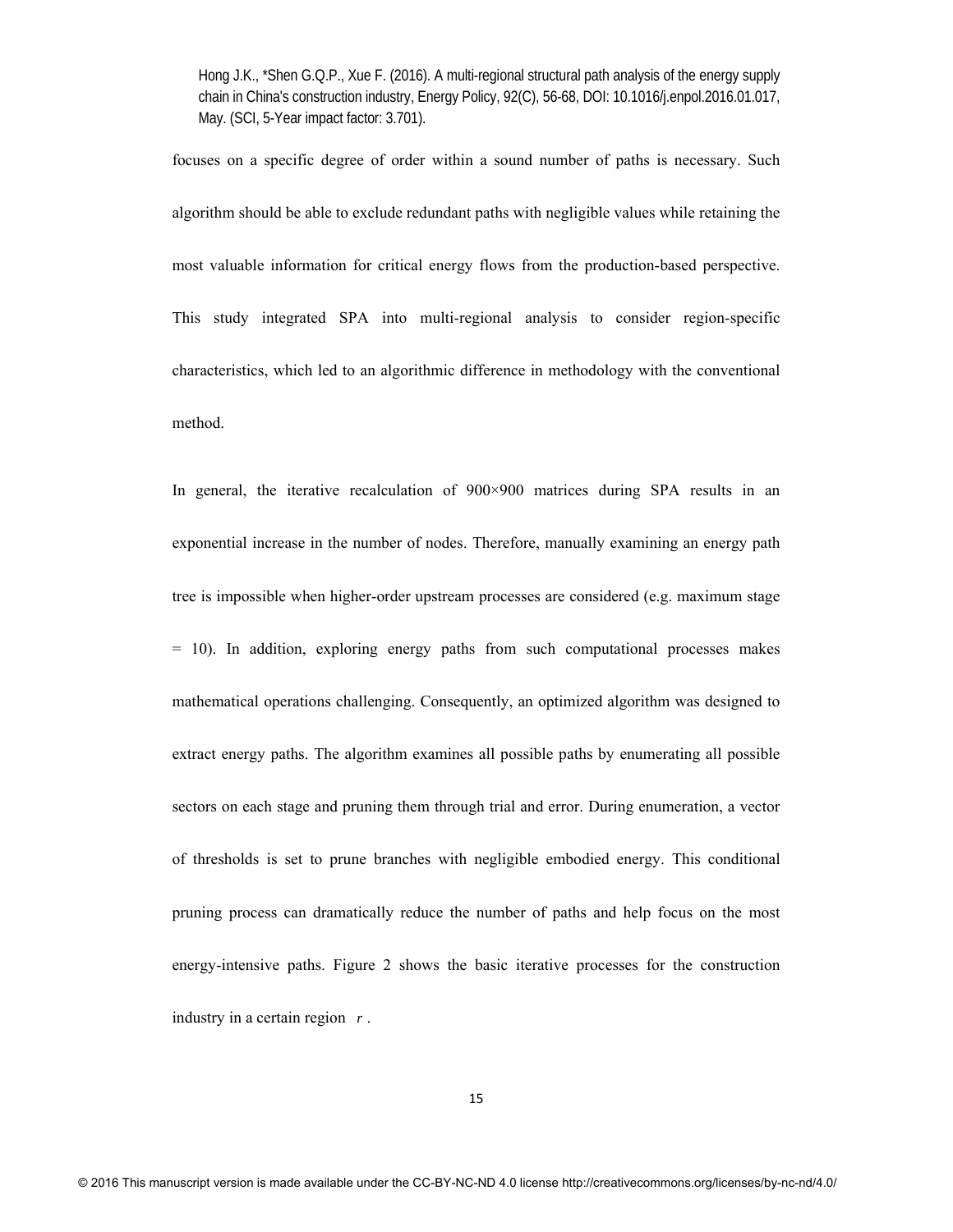## **Insert Figure 2 here**

#### 2.4 Data collection

This study employed the latest available MRIO table compiled by the Chinese Academy of Science and the National Bureau of Statistics of China to conduct further structural analysis (Liu et al., 2012). Consequently, the computational process and results obtained in this study are based on the 2007 economic level. The MRIO table provides economic interaction data on 30 regions in China (4 municipalities, 4 autonomous regions, and 22 provinces) across 30 sectors (see Appendix I). The compilation of the MRIO table was based on the non-competitive import assumption, where import items from international trade have been omitted to avoid the misrepresentation of energy use embodied in inter-regional trade (Su and Ang, 2013; Zhang et al., 2013).

Sectoral direct energy input data were collected from provincial statistical yearbooks and the regional energy balance tables in the Chinese Energy Statistical Yearbook. However, the direct energy use data in statistical yearbooks were compiled based on a higher level of sector aggregation, whereas the economic and trade data in MRIO table was more specific. This mismatch is exacerbated by the inconsistent format of the provincial statistical yearbooks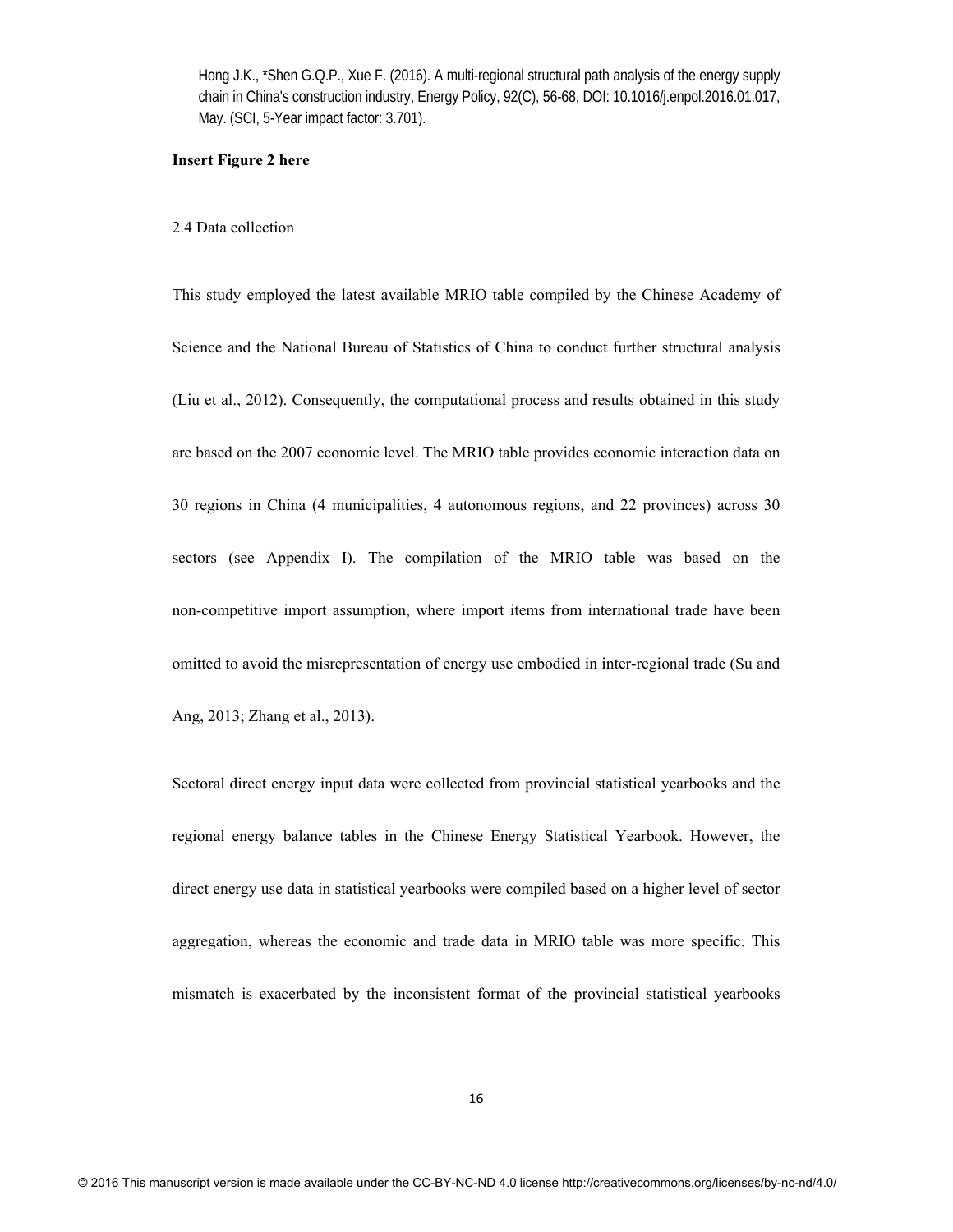across different regions. Therefore, this study adopted the data processing method used by

Guo et al. (2012) in case of the lack of statistics on sectoral energy consumption.

3. Analysis of results

## 3.1 Overview

The number of energy paths and their corresponding relative contributions for each stage are presented in Table 1. It can be observed that the energy paths in the first stage consumed the most energy in the supply chain and accounted for approximately 40% of the total energy consumption in the construction industry. In addition, the number of energy paths in the second stage is nearly fourfold the number of paths in the first stage. This result indicates that sectoral interactions have been extended to span the whole economy in the second stage of the construction industry.

## **Insert Table 1 here**

Although emphasis has been placed on the embodied energy use of the construction industry from the supply chain perspective, very few studies have focused on the structural disaggregation and the systematic analysis of upstream processes in the construction industry (Kahrl and Roland-Holst, 2008; Liu et al., 2012b). The present study addressed this issue by holistically reviewing and disaggregating the whole supply chain, particularly the paths in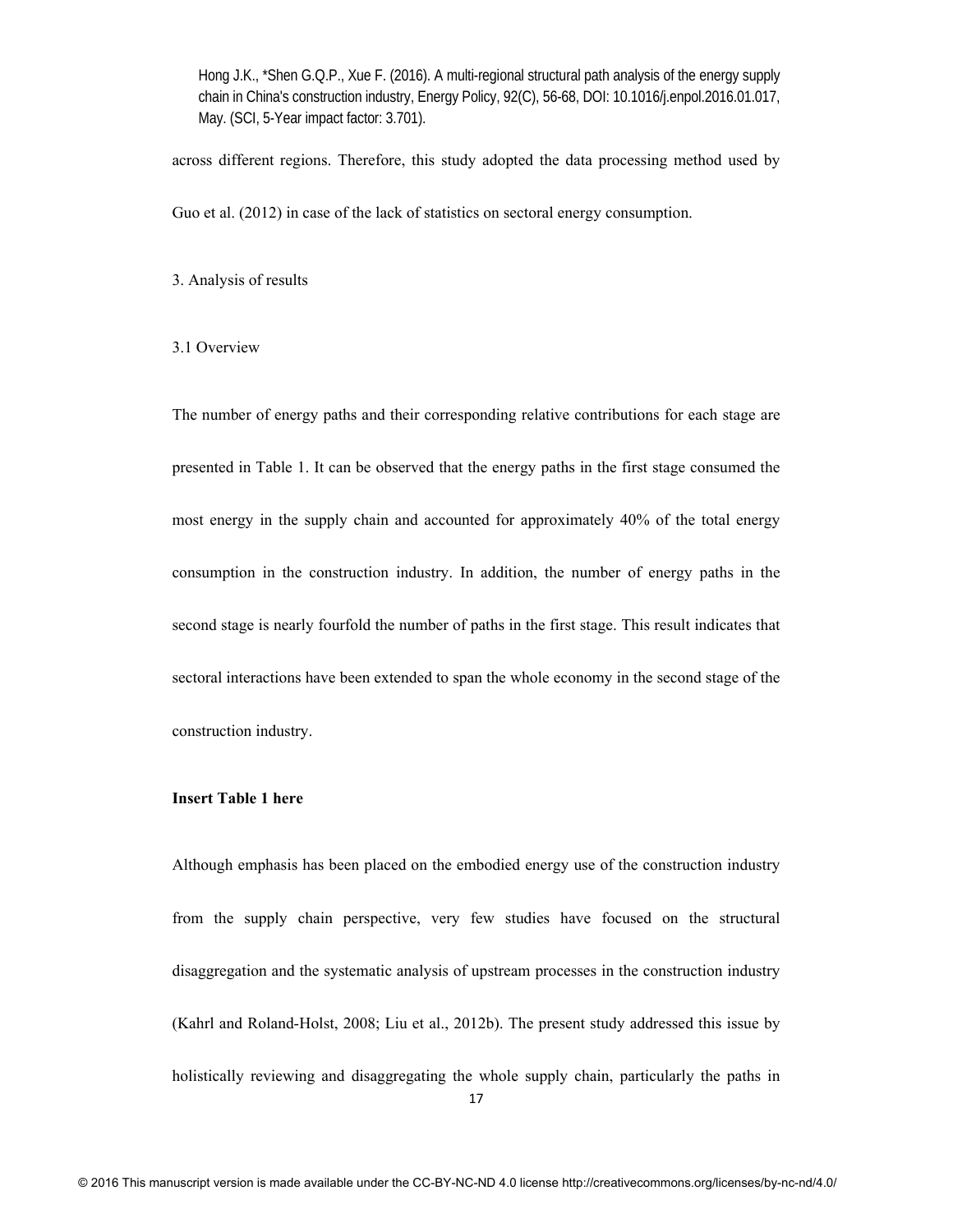higher-order stages. Table 2 describes the top three energy paths of the provincial construction industry in 30 regions. The top three paths in each region cumulatively account for over 20% of the total energy consumption in the provincial construction industry. For paths in the zeroth stage, direct energy consumption on the construction site is generally insignificant in most regions, except in Beijing (R1) and Hebei (R3). By contrast, all provincial construction sectors are characterized by a considerable amount of indirect activities, which potentially cause significant environmental impact. As shown in Table 2, three energy suppliers, namely, the manufacture of non-metallic mineral products (S13), the smelting and pressing of metals (S14), and transportation, storage, posts, and telecommunications (S25) are the largest contributors to most provincial construction industries. Most energy paths that start from these three sectors make first-order contributions, which are related to direct resource inputs to construction processes, such as cement and steel consumption as well as the transportation of building materials from the off-site factory to the construction site. Some energy paths belong to the second stage due to intra-sector purchase. Other concerns of the supply chain for the construction industry are the higher-order contributions from the chemical industry (S12), the production and distribution of electric power and heat power (S22), and mining industries, including the mining and washing of coal (S2), and the mining and processing of metal ores (S4) and non-metal ores (S5). On the one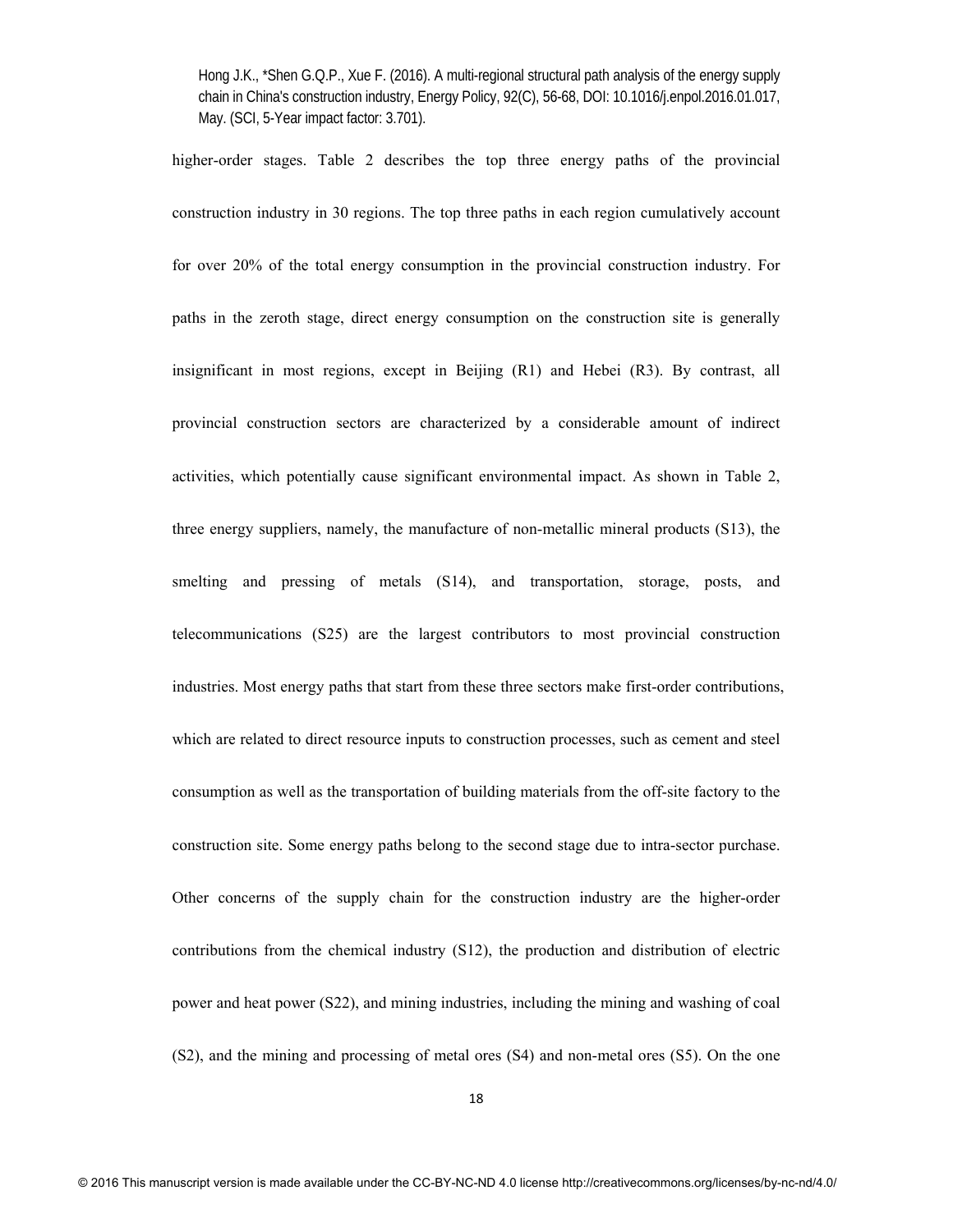hand, the products provided by the chemical and mining industries are necessary for manufacturing metallic and non-metallic mineral products. The energy supply from mining industries is significant, particularly in resource-abundant regions such as Henan (R16), Qinghai (R28), and Ningxia (R29) (see Table 2). On the other hand, the power supply sector (S22) does not only provide direct on-site electricity supply but also export energy to higher-order stages in upstream production processes of the construction industry.

## **Insert Table 2 here**

### 3.2 Regional analysis

Multi-regional SPA can provide insight from the regional perspective, particularly regional interactions among higher-order upstream stages in the construction industry. This study aggregated sectoral information at the regional unit. To clearly represent the geographic relationship between energy suppliers and the main areas of China, the regions in the zeroth stage were further aggregated into eight areas (Table 3). Consequently, Figure 3 can be used to represent interregional energy linkages within the whole supply chain of the construction industry in China. The width of the line represents the amount of energy use transferred from one place to another. Self-sufficiency is the major characteristic for first-order interregional energy transactions, except in Beijing. This fact emphasizes the importance of improving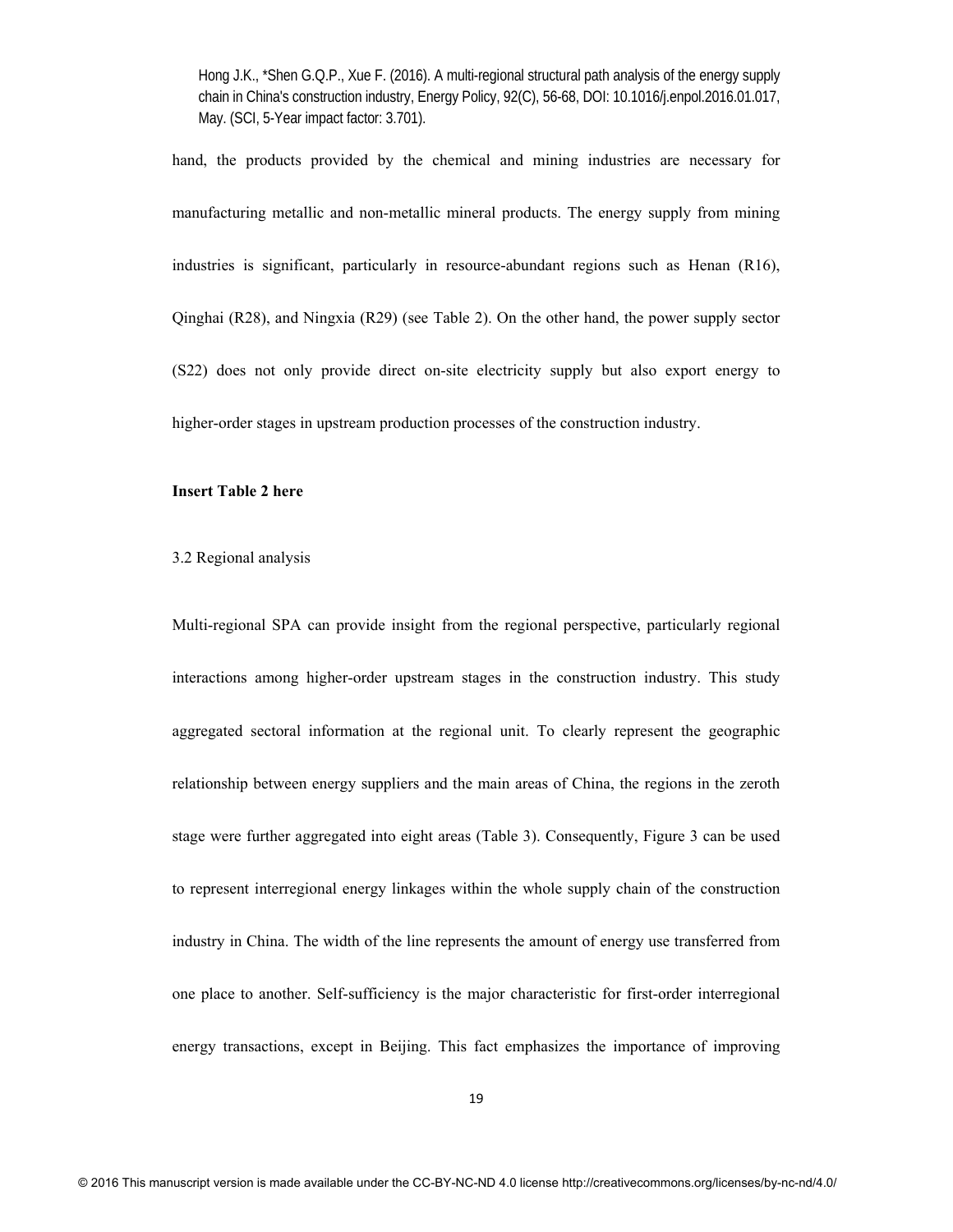local productivity and energy efficiency to reduce the energy consumption of the provincial construction industry. According to Figure 3, most energy consumed in Beijing is imported from Hebei. As the capital of China and a major world metropolis, Beijing faces numerous challenges and pressures for local resources because of its rapid urbanization and growth. According to previous findings, Beijing is a typical energy receiver in inter-regional energy transactions that has to import resources from energy-rich adjacent regions (Liu et al., 2012a; Zhang et al., 2013).

Moreover, Hebei and Inner Mongolia are major energy suppliers for the construction industry in northern China. Henan has been identified as a hub for energy import in the construction industry in eastern and western regions because it is rich in energy resources and is geographically close to these two areas. The eastern coast (A4) has to import energy from a number of resource-abundant regions (e.g., Hebei, Henan, Inner Mongolia, Shaanxi, and Guangdong) because of its extensive construction activities. Moreover, interregional energy flows decrease sharply in higher-order upstream processes. This situation further emphasizes the importance of improving local production technology and energy efficiency, which directly determine the energy intensity of local construction activities.

### **Insert Table 3 here**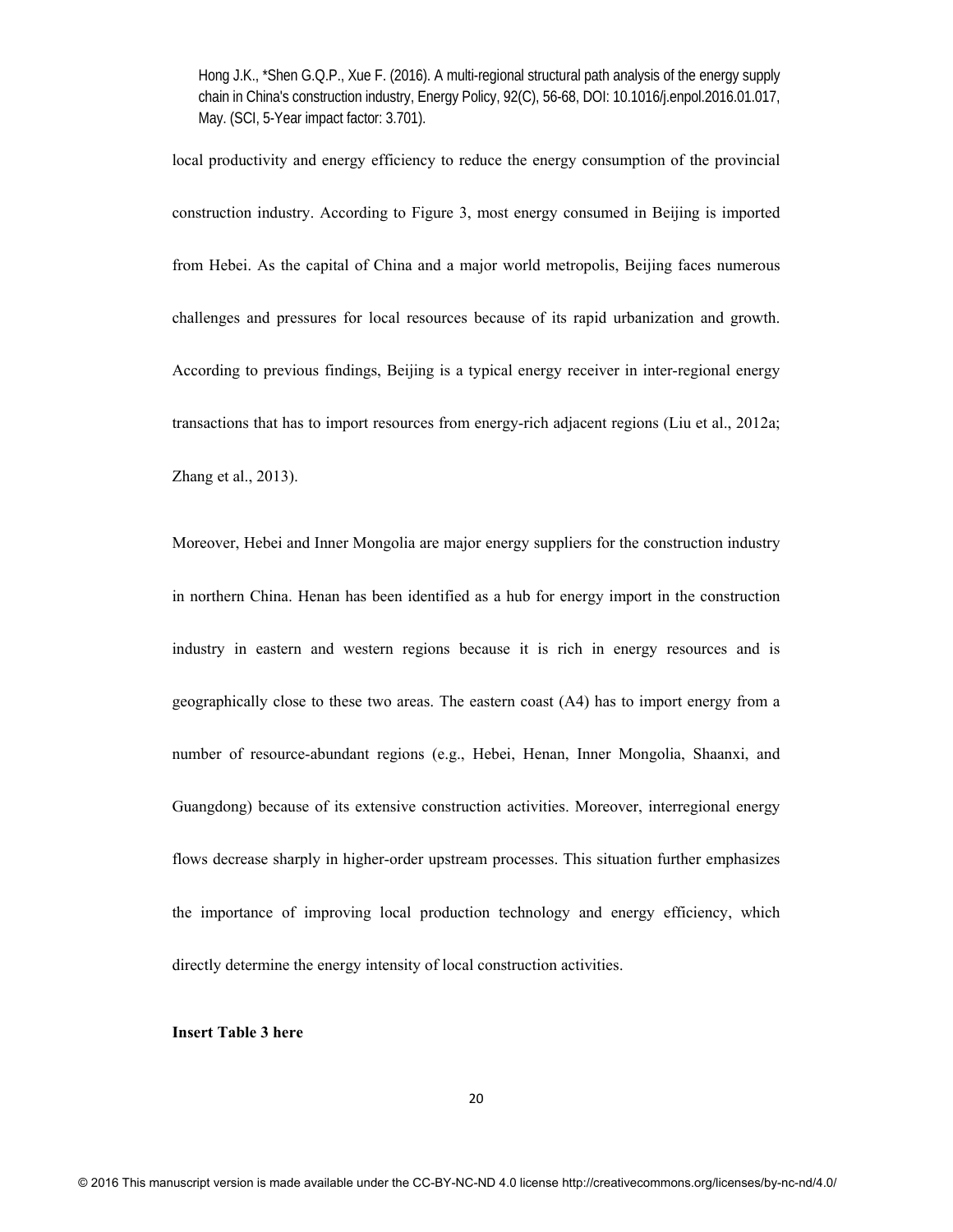### **Insert Figure 3 here**

#### 3.3 Sectoral analysis

This section aggregates regional information from the sector unit. The objective of sectoral analysis is to diagram energy paths into sector categories for different upstream stages. Inter-sectoral transactions of up to three stages are illustrated in Figure 4. The results show that energy inputs from the mining and processing of non-metal ores (S5), the manufacture of non-metallic mineral products (S13), the smelting and pressing of metals (S14), the chemical industry (S12), and transportation, storage, posts, and telecommunications (S25) to the construction industry are significant in the first stage. Considering the basic features that are relevant to the construction industry, such energy consumption is mainly attributed to the extensive use of rubber, plastic, cement, and steel during construction processes. Manufacturing these materials is typically energy-intensive, which probably leads to inefficient energy consumption in the upstream supply chain (Minx et al., 2011; Mok et al., 2014).

Moreover, compared with the conventional embodied energy assessment process, this study took a step further in sectoral analysis to search for hidden determinants in the higher-order upstream supply chain. In the third stage, a number of hidden sectors that are generally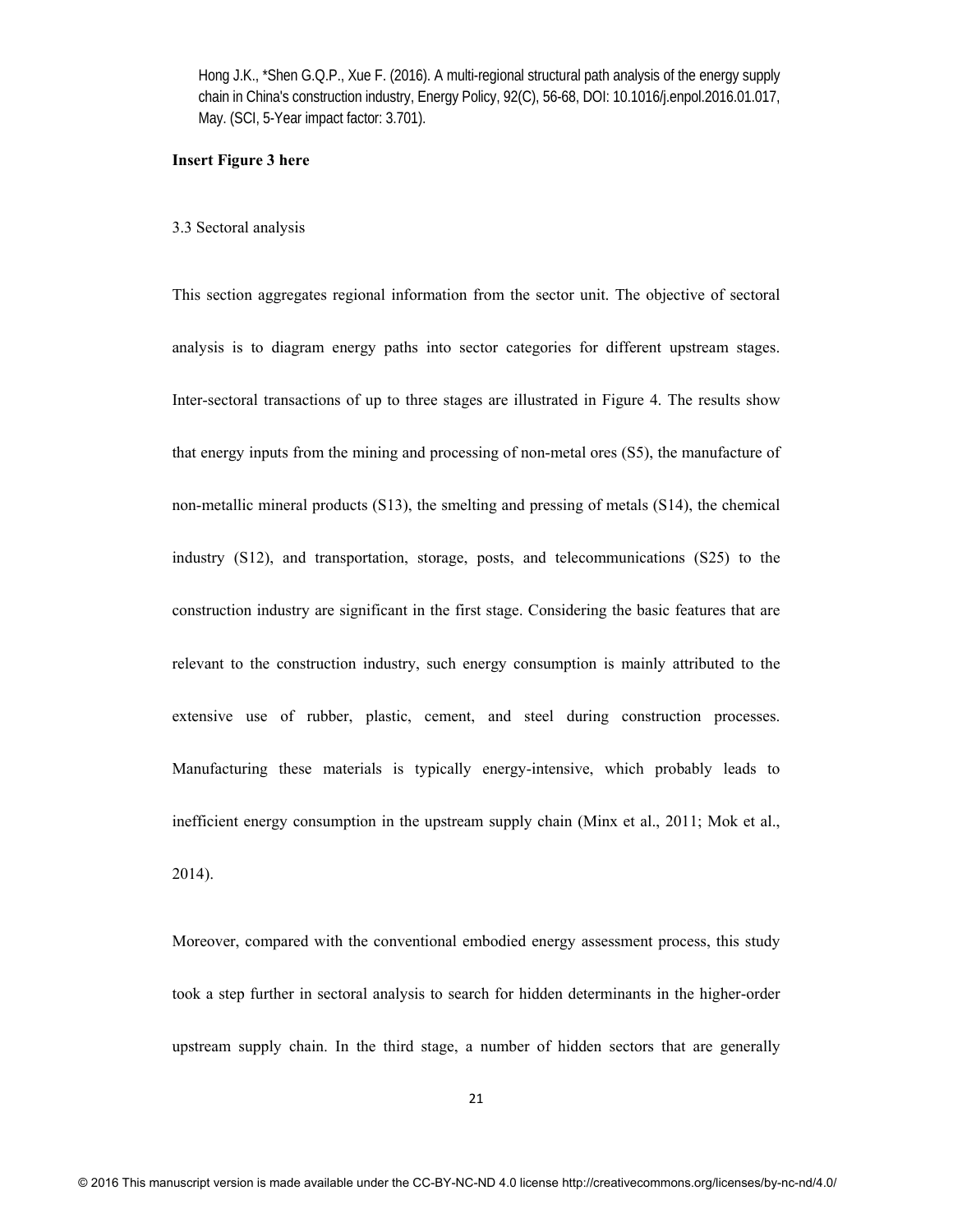ignored in traditional analysis have been explored. The power supply sector (S22) makes a higher order of contributions by exporting energy to most of the energy suppliers in the construction industry. The extraction of petroleum and natural gas (S3) is the major supplier of raw materials for oil derivatives and coke products (S11), and the products in S11 are one of the basic energy sources for manufacturing metallic and non-metallic products. In summary, critical sectors hidden behind the upstream process include direct suppliers (e.g., manufacturers of metallic and non-metallic products, the power supply sector, and the transportation sector) and indirect suppliers (e.g., chemical and mining industries).

#### **Insert Figure 4 here**

### 4. Sensitivity analysis

Treloar et al. (2001a) extracted 90% of total energy consumption in the first five upstream stages using a 113-sector format table. Peters and Hertwich (2006c) analyzed upstream structural contributions from the first eight stages of the supply chain by considering 97.8% of total emissions. In the present study, a threshold value of 0.005% of the embodied energy consumption of provincial construction industries was used to filter nearly 80% of the overall impacts in the first five stages. Such empirical results provide a cutoff indicator for tracing back valuable information on upstream energy transfers in the context of China. However, the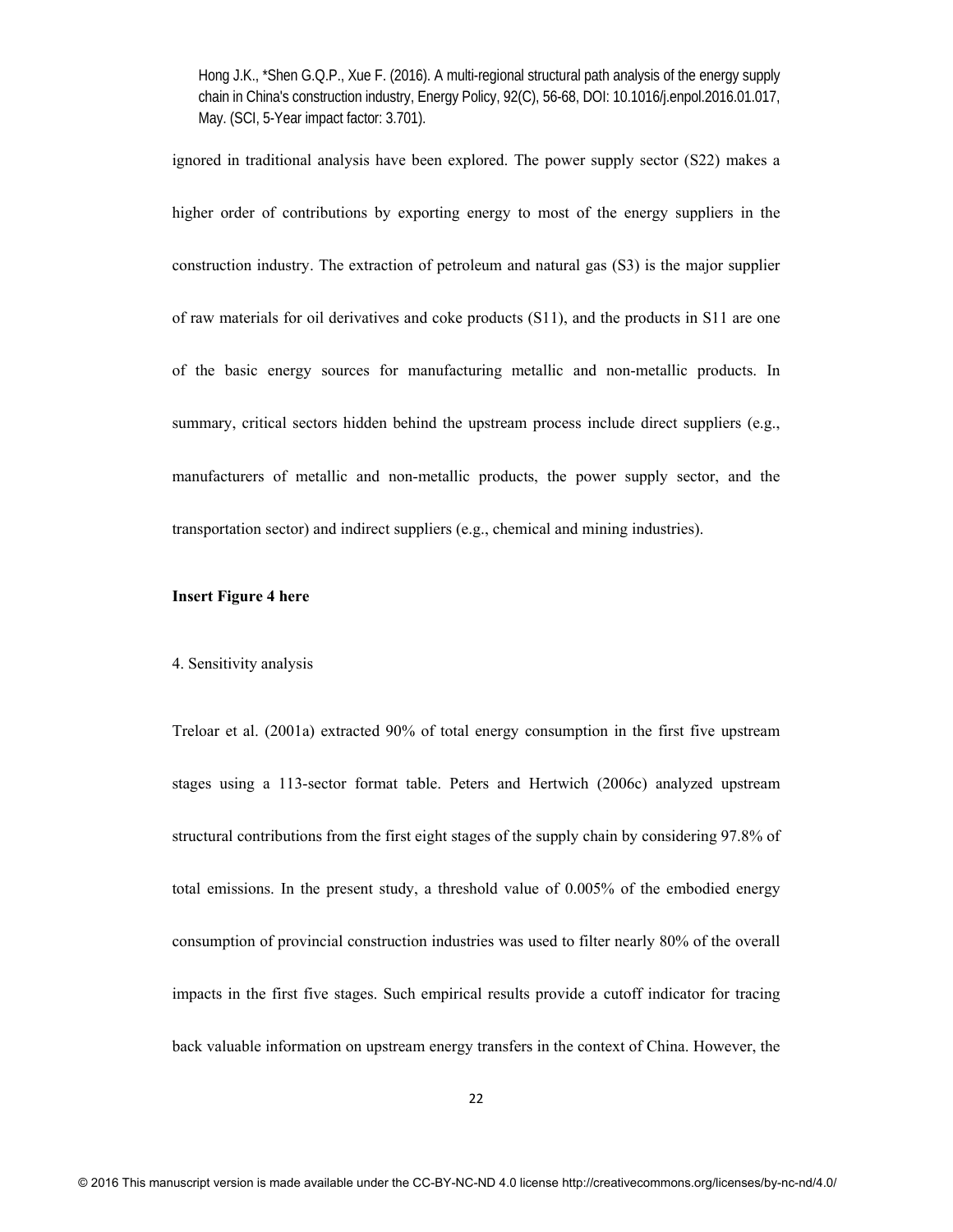cutoff threshold and the upstream system boundary were subjectively predetermined. Therefore, the SPA result, to a large extent, depends on the nominated arbitrary threshold and the inspected upstream stages. These subjective choices are unavoidable during the computational process; thus, quantifying these uncertainties and their effects on the final results by conducting sensitivity analysis is vital.

4.1 Sensitivity of the number of paths

Many studies have summarized the appropriate number of paths to focus on the environmental bottlenecks in the supply chain (Peters and Hertwich, 2006c; Wood and Lenzen, 2009). This study provides a possible solution to the number of paths that can efficiently review upstream interactions. Figure 5 shows the changing trend of energy use embodied in each path according to their rankings. The change rate evidently decreased continuously with the increasing number of paths. On the basis of this trajectory, an optimized number of paths  $(X_0)$  can be identified to cut off paths with insignificant impact while retaining the most valuable information for the whole supply chain. The value of  $X_0$  in this study is approximately 4500. Comparing this number with those provided in Table 1 implies that the optimized number suggested in Figure 5 is nearly equal to the number of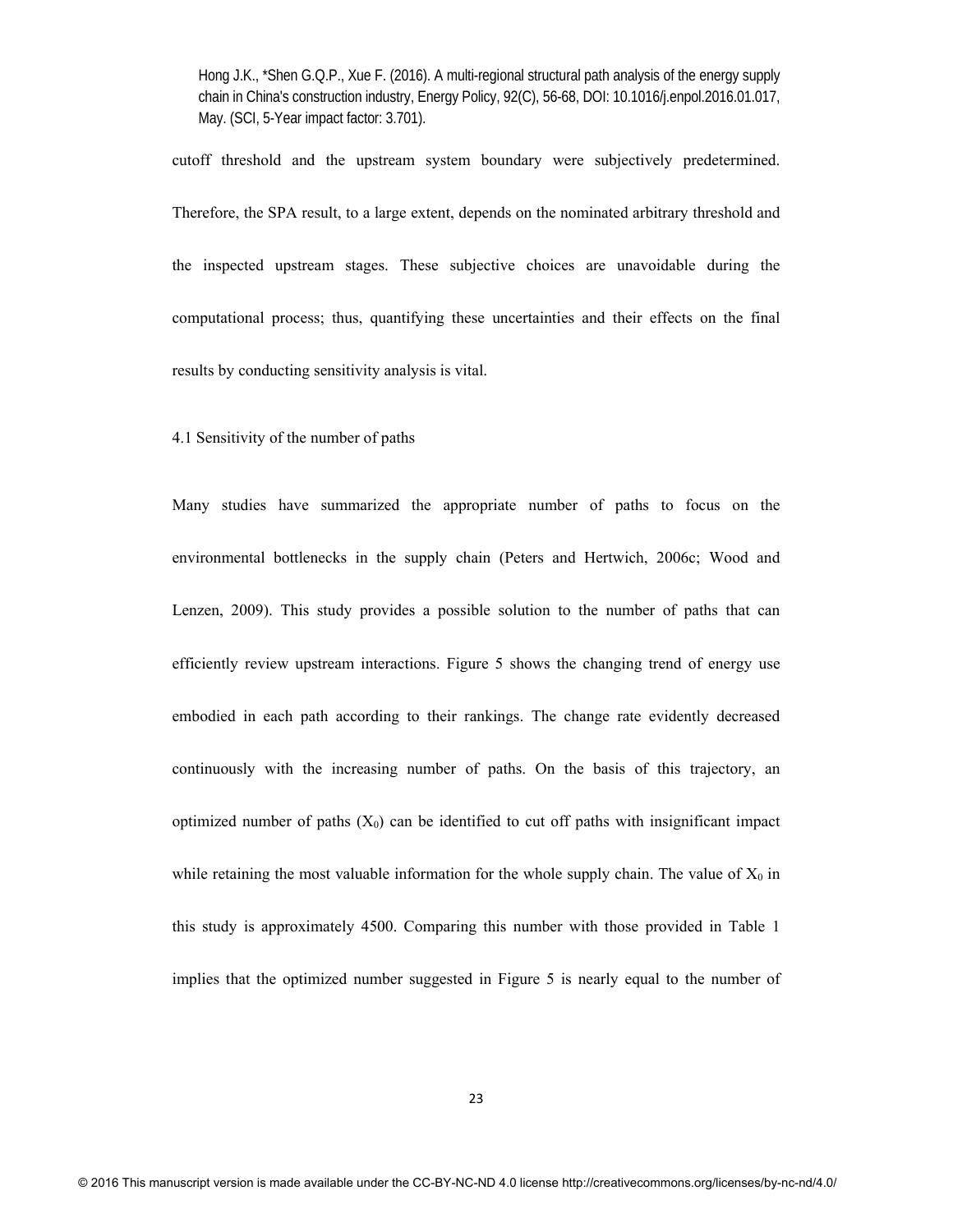paths in the first two stages (4081). This number accounts for 10.3% of the total number of paths while consuming nearly half of the total energy.

In addition, a comparative analysis between the present study and related research was also conducted. The results are presented in Table 4. The number of paths in the first two stages is different from those in previous research because the total number of paths in the upstream process has been determined directly by the scale of the I–O table. Moreover, although the computational system boundary and the number of paths in each stage vary among different studies, the percentage in the total number of paths and the relative proportion in total energy use are consistent. This finding implies that the paths in the first two stages or the path percentage of 10% can be regarded as the key cutoff points to simplify the calculation process and identify key paths with the largest potential for energy reduction.

## **Insert Figure 5 here**

#### **Insert Table 4 here**

### 4.2 Threshold sensitivity

As previously mentioned in the methodology section, the cutoff threshold for mapping upstream interactions in this study is 0.005% of the total energy consumption of the provincial construction industry. In general, a number of thresholds (e.g., 0.001%, 0.005%,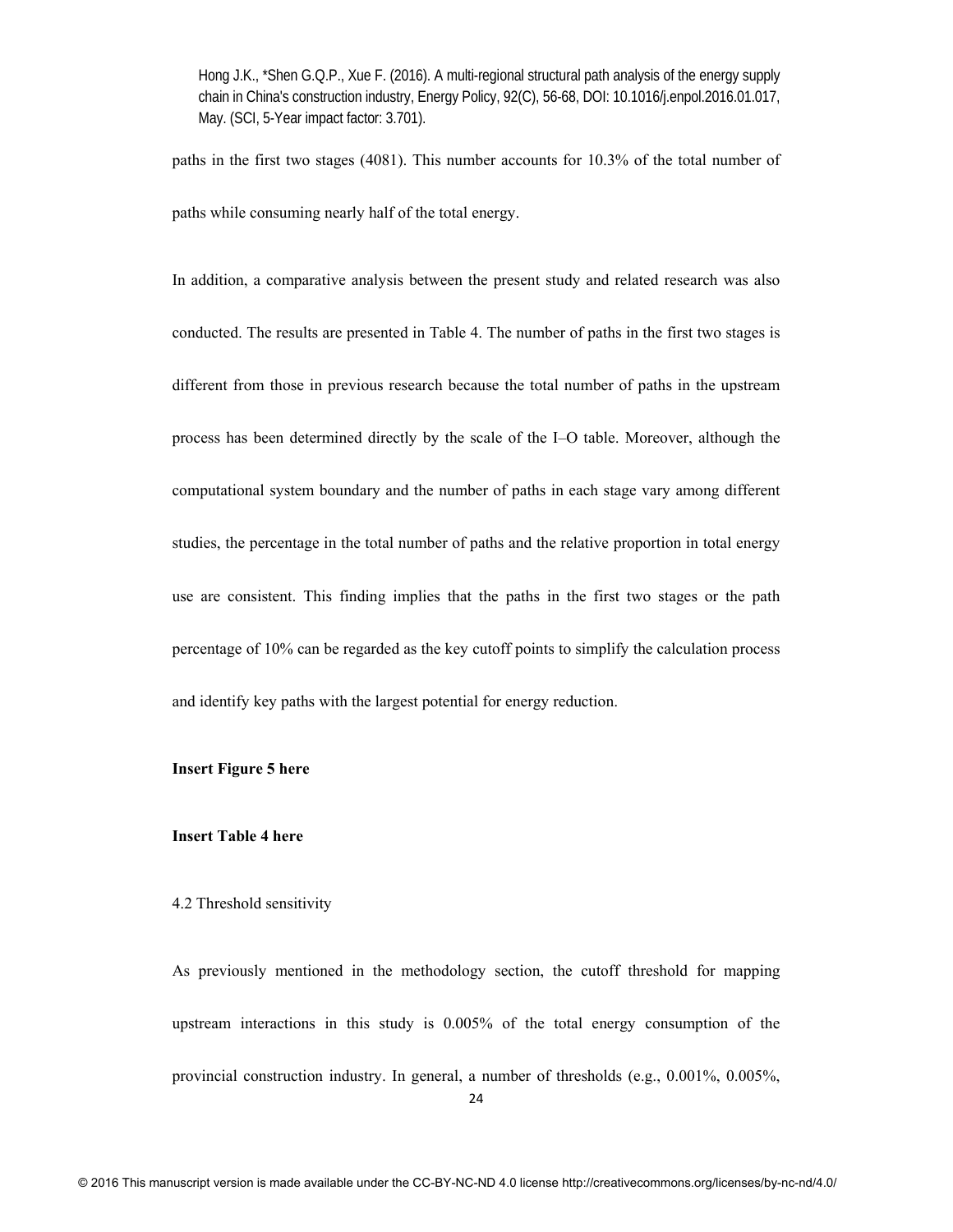and 0.004%) have been adopted in the previous literature (Peters and Hertwich, 2006c; Treloar et al., 2001a; Treloar et al., 2001b). Determining such cutoff value is arbitrary, which is to a certain extent dependent on the research objective proposed. Therefore, a series of values from 0.002% to 0.015% has been adopted to examine the sensitivity of the threshold. In addition to contributions to the uncertainty analysis, the selected threshold can also assist the provincial government in achieving energy conservation targets in construction practices. An appropriate threshold enables decision makers to identify the most sensitive and energy-intensive paths, which enables the adoption of appropriate energy reduction measures and accelerates the energy conservation process in the construction industry in China. The percentage changes in the number of paths and the sum of the embodied energy use for each stage according to different thresholds are shown in Figures 6 and 7, respectively. The first two stages (stages 0 and 1) are clearly unaffected by the change in threshold. This result is primarily attributed to the fact that paths that represent on-site energy consumption and direct resource input are considerable and larger than the maximum threshold assumed in the sensitivity analysis. Moreover, the change in threshold is sensitive to the number of paths, that is, the threshold is reduced by nearly 80% in the 0.015% scenario and increased over 1.8 times in the 0.002% scenario. By contrast, the change in threshold has minimal influence on the sum of the embodied energy use for each stage, which only leads to approximately 60%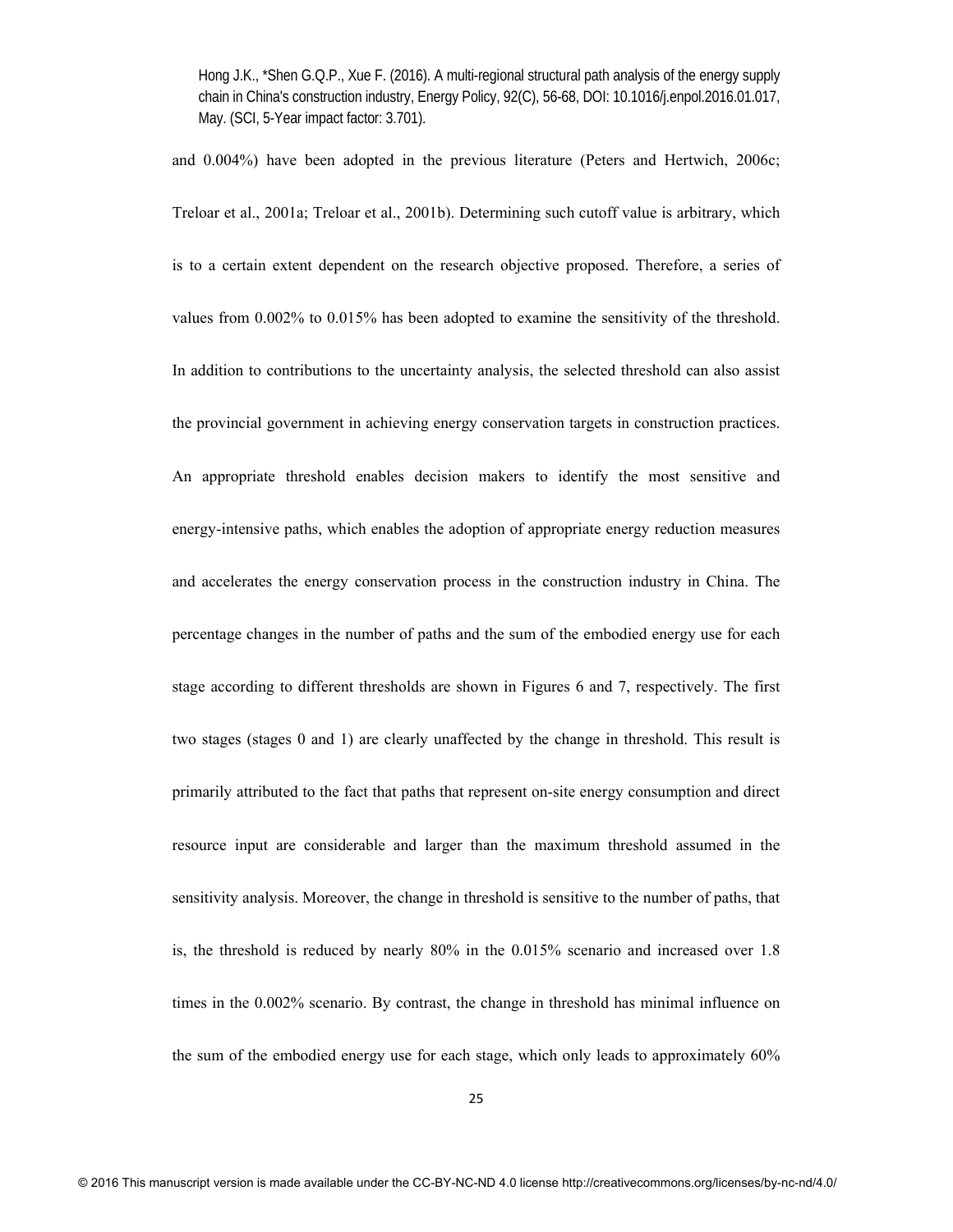changes in the final results. A close examination of Figure 6 indicates that the number of paths is more sensitive to threshold reduction than to threshold increase. This result implies that a lower value of threshold can lead to an explosion in energy paths, which may cause additional efforts and time for further processing. By contrast, an appropriately higher value of threshold (0.005%–0.01%) can simplify the computational process by cutting down insignificant paths and retaining the most valuable energy information. Such characteristic of threshold determination provides indicators to reduce distractions from insignificant energy suppliers and enable policy makers to concentrate on the most energy-intensive contributors. It is also effective for the provincial government to adopt a threshold according to their construction practice. On the one hand, a higher threshold value is recommended for energy-inefficient regions as it will enable decision makers to identify the essence of energy-related problems directly. On the other hand, a lower threshold value is more appropriate for regions with higher energy efficiency as it can help explore detailed information on upstream energy interactions and improve the overall energy performance of the local construction industry.

### **Insert Figure 6 here**

**Insert Figure 7 here**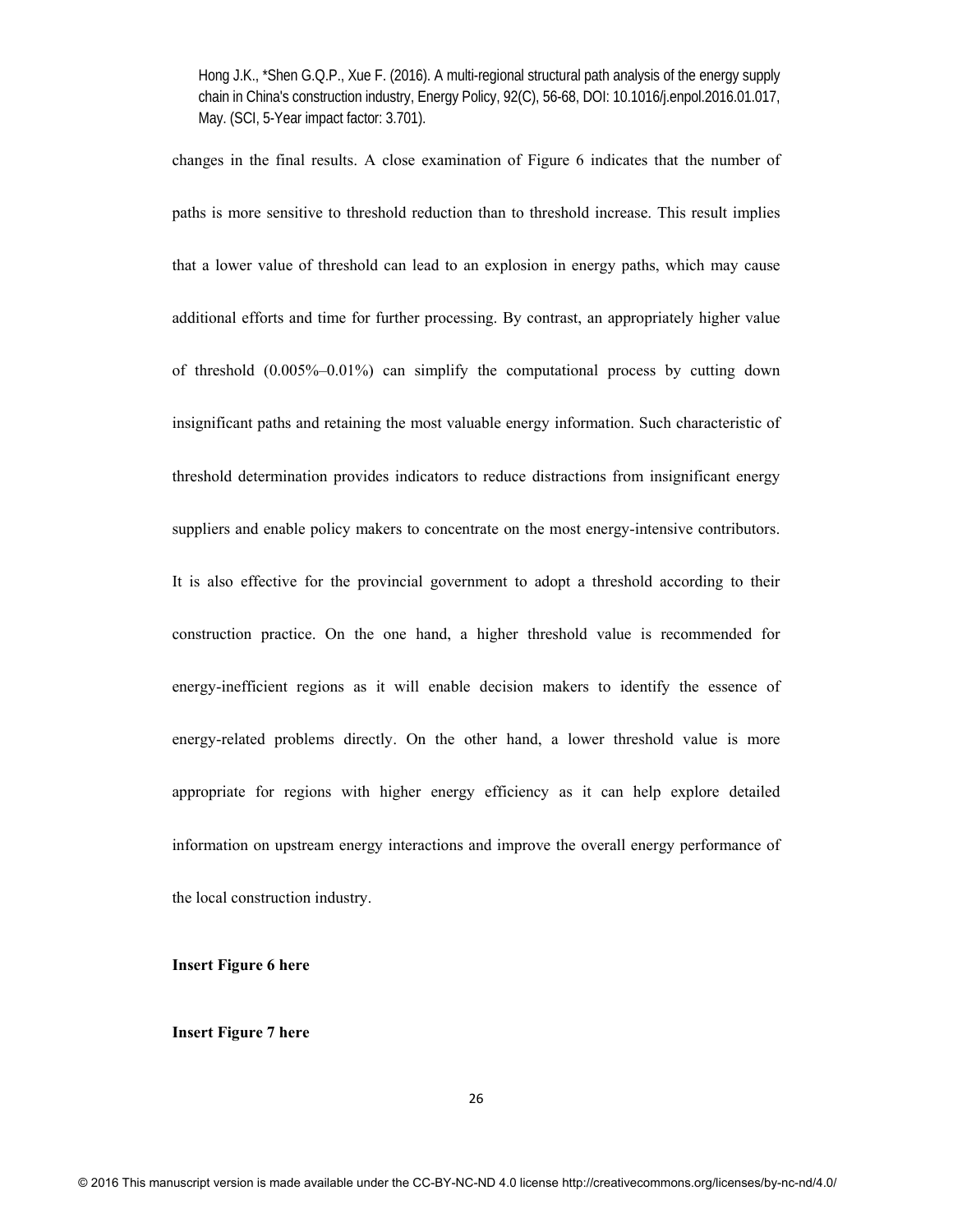### 4.3 Sensitivity of the number of stages

Figure 8 shows the change in cumulative energy consumption according to different thresholds by stages. The change in the cumulative energy consumption is less obvious in higher-order stages. A comprehensive review of all the alternative thresholds shows that cumulative energy consumption has increased dramatically in the first four tiers (stages 0, 1, 2, and 3). However, the impact on total contributions becomes negligibly small in higher-order stages. This finding provides a possible solution to further narrow down the computational system boundary of SPA before being in practical applications in the construction industry. The optimized number of stages can provide a solid reference for promoting a green supply chain. The central government has enacted a number of national energy reduction guidelines and policies for lower-order upstream stages. The major upstream stages and sectors that are targeted for improvement by implementing national regulations for the construction industry are listed in Table 5. Consequently, focusing on these most sensitive stages is more effective than investigating all possible stages, which is both time-consuming and unnecessary.

## **Insert Table 5 here**

## **Insert Figure 8 here**

## 5. Discussions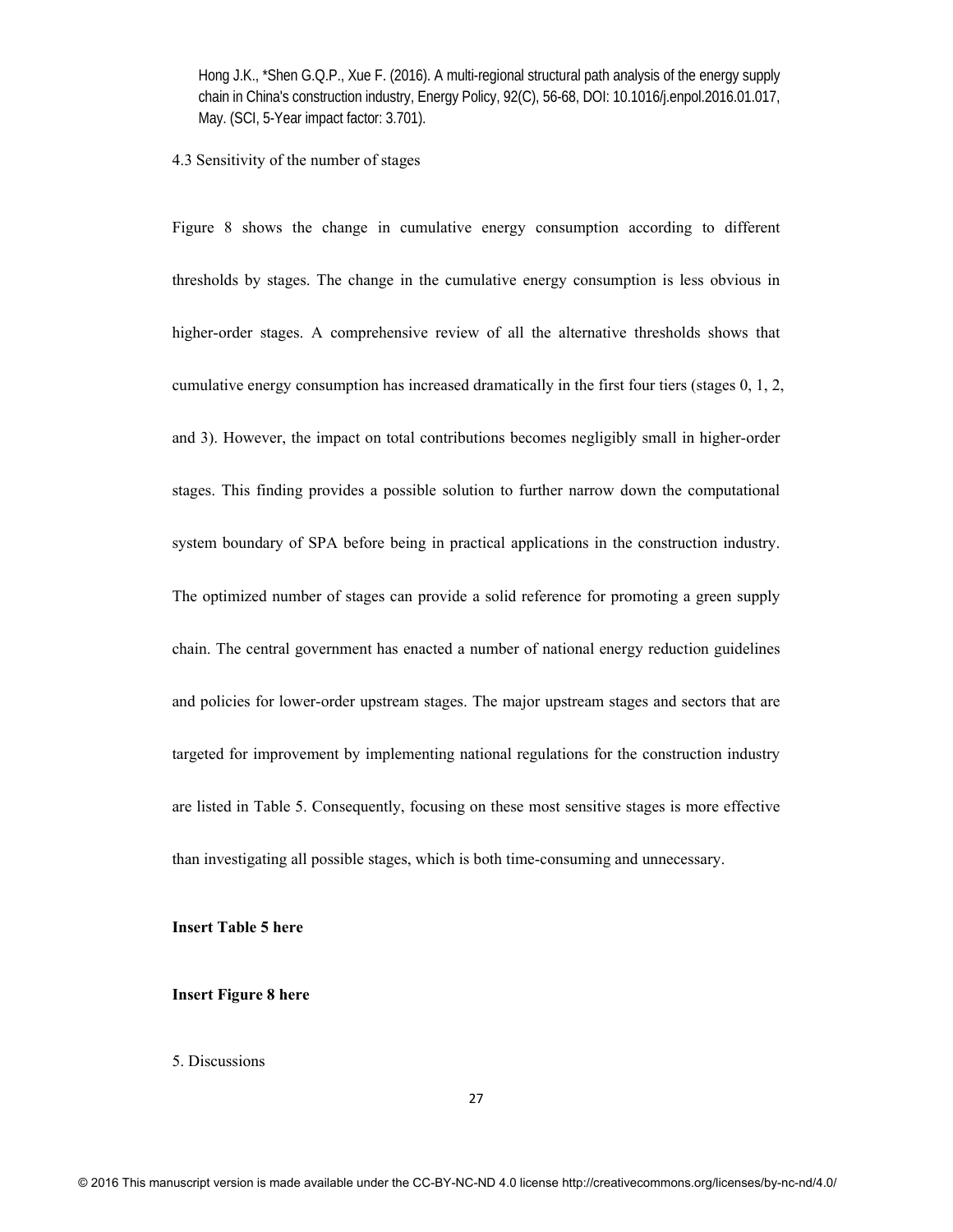The basic attribute of SPA emphasizes the importance of system boundary in presenting energy paths. In general, the limit of system boundary is mainly dependent on the research purpose proposed before the analysis. The excessive decomposition of the supply chain can generate infinite energy paths, which may draw focus away from the most important paths and increase computation difficulties. To address this drawback, an appropriate cutoff rule for accurate estimation in SPA is reported in this study.

Investigating the energy paths in the first five stages or calculating 90% of total energy consumption is commonly used as the maximum scope for narrowing down system boundary. In this study, the energy paths in the first five stages provide 80% of the energy consumption information for upstream interconnections. However, such detailed investigations are both labor- and time-intensive. By contrast, many studies have focused only on top-ranking paths (e.g., top 9, 10, 20, 25, 30, and 100) for further investigation (Minx et al., 2008; Peters and Hertwich, 2006c; Wood, 2008). This simplified process is time-saving and work-efficient, particularly in small-scale I–O analyses. However, this strategy excludes region-specific characteristics during computation. For example, the present study decomposes the supply chain within region-specific data and extracts energy-intensive paths from the regional and sectoral perspectives. Thus, a simple enumeration of the top paths may disregard a considerable number of paths that may not be highlighted in the whole economy but are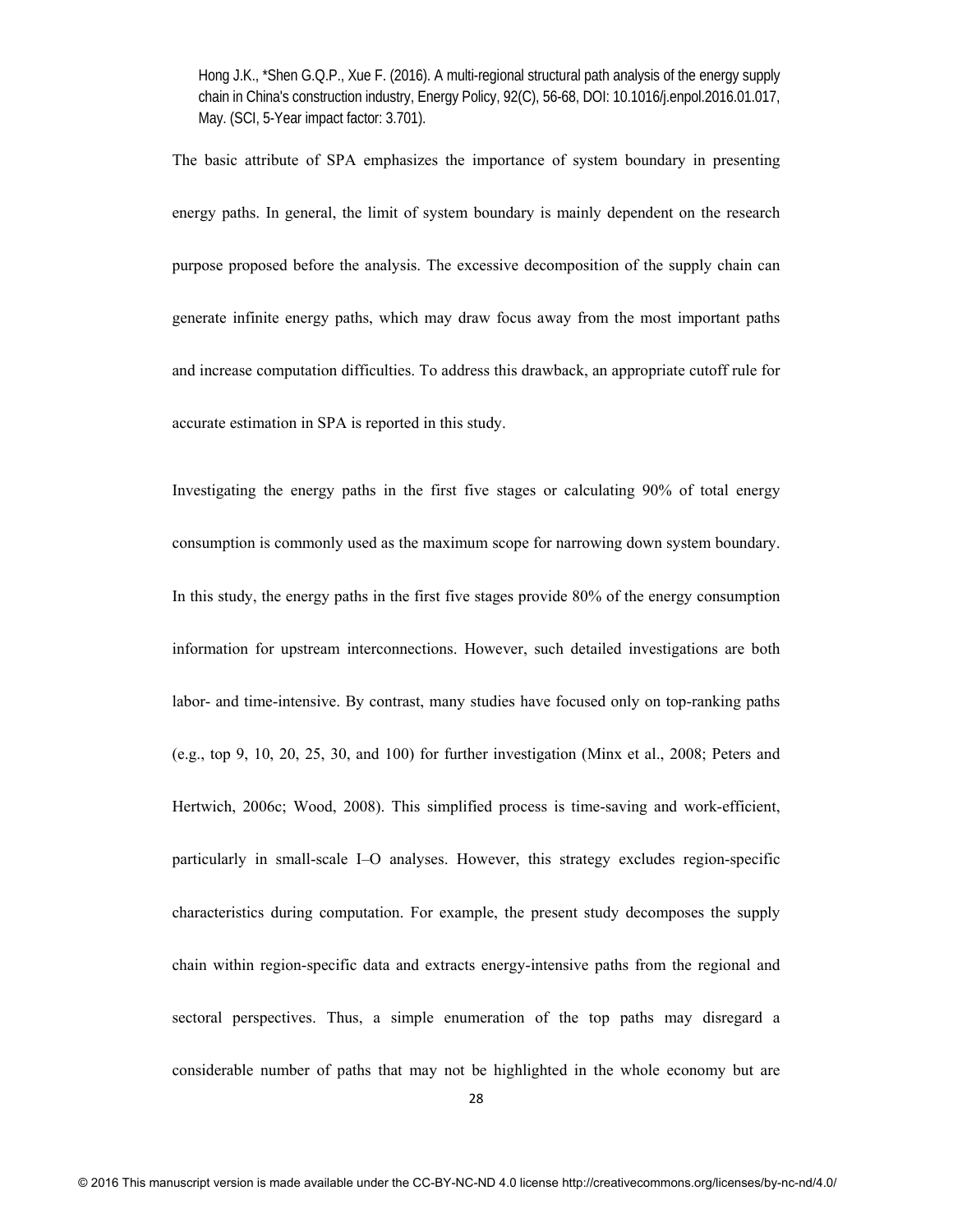critical for regional energy reduction. Therefore, selecting an appropriate number of paths and stages for investigation is crucial for SPA in the multi-regional context. The findings of this study show that the energy paths extracted from the first two stages are important and only account for 10% of total energy paths but consume nearly 50% of total energy consumption. In addition, the paths in the first two stages can also avoid the uncertainty of threshold selection because they are basically unaffected by the subjective threshold proposed before the analysis.

Finally, the multi-regional SPA adopted in this study is still conducted based on a higher level of aggregation (30 sectors in each region). Weber (2009) indicated that sector aggregation level is the most critical factor that influences uncertainty in structural decomposition. Therefore, future works should focus on collecting specific and detailed sectoral monetary transaction data at the regional level, which can improve data quality and provide accurate simulation in future research.

6. Conclusions and policy implications

This study used multi-regional SPA to map energy flows in the entire supply chain of the construction industry. By considering both regional-specific characteristics and technological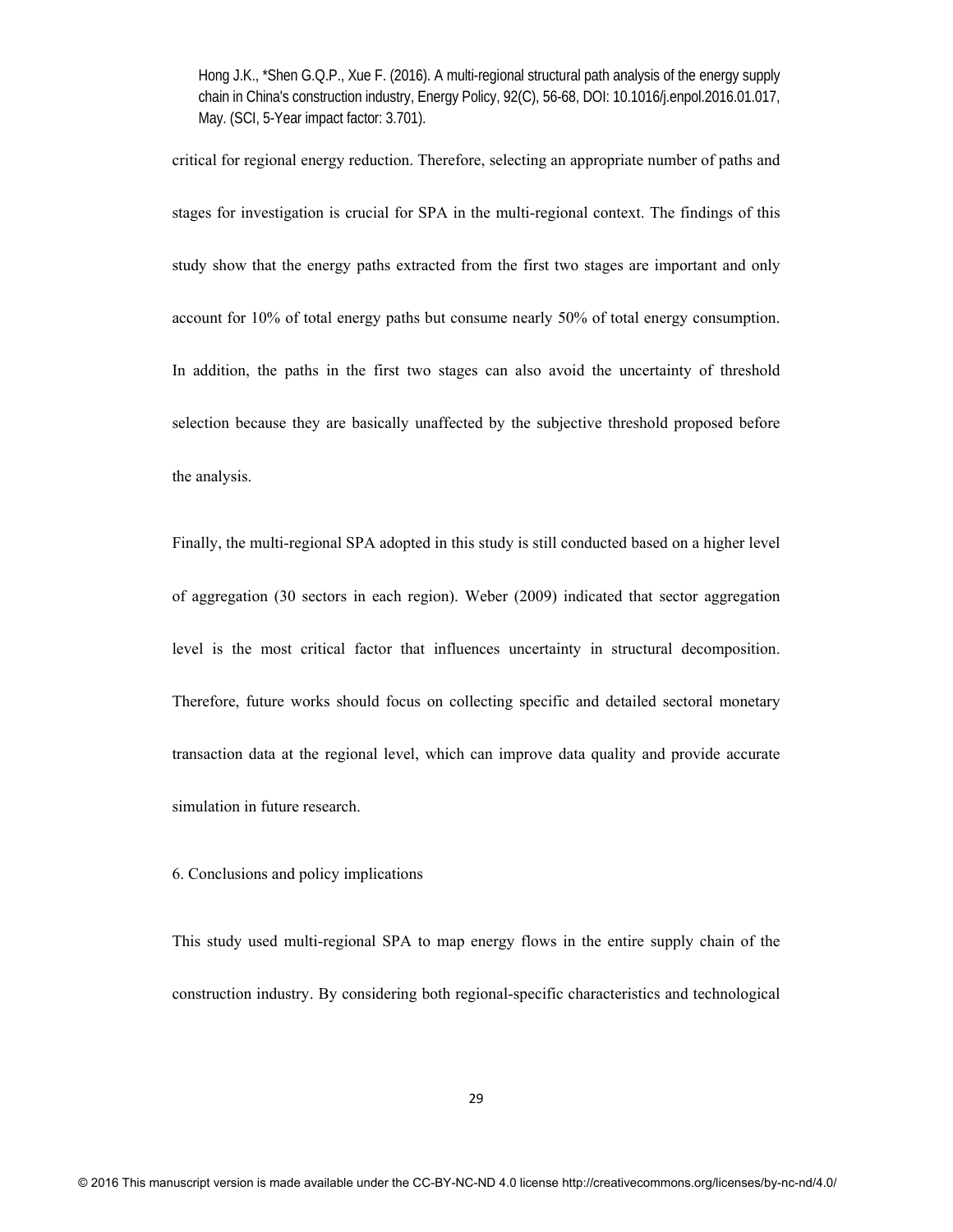differences, this study revealed the direct and indirect interconnections in the whole supply chain from the regional and sectoral perspectives. The findings of this study are as follows.

(1) Inspecting the entire structure of the path tree indicates that energy suppliers in the first upstream stage consume the highest amount of energy. Sectoral interactions begin to extend the breadth of the entire economy in the second stage. This finding emphasizes the importance and necessity of investigating higher-order upstream production processes in the construction industry.

(2) The top three energy paths of the 30 target regions indicates that apart from direct energy consumption during the on-site construction process, energy input from the manufacture of non-metallic mineral products (S13) and the smelting and pressing of metals (S14) are the most important energy sinks in the provincial construction industry.

(3) The regional analysis explored the self-sufficiency characteristic for the embodied energy consumption in provincial construction industries. Hebei and Inner Mongolia are the major energy suppliers for the construction industry in northern China. Henan was identified as a hub for energy imports to the construction industry in eastern and western China.

(4) The sectoral analysis obtained the critical determinants hidden in the higher order of supply chain. The manufacture of non-metallic mineral products (S13), the smelting and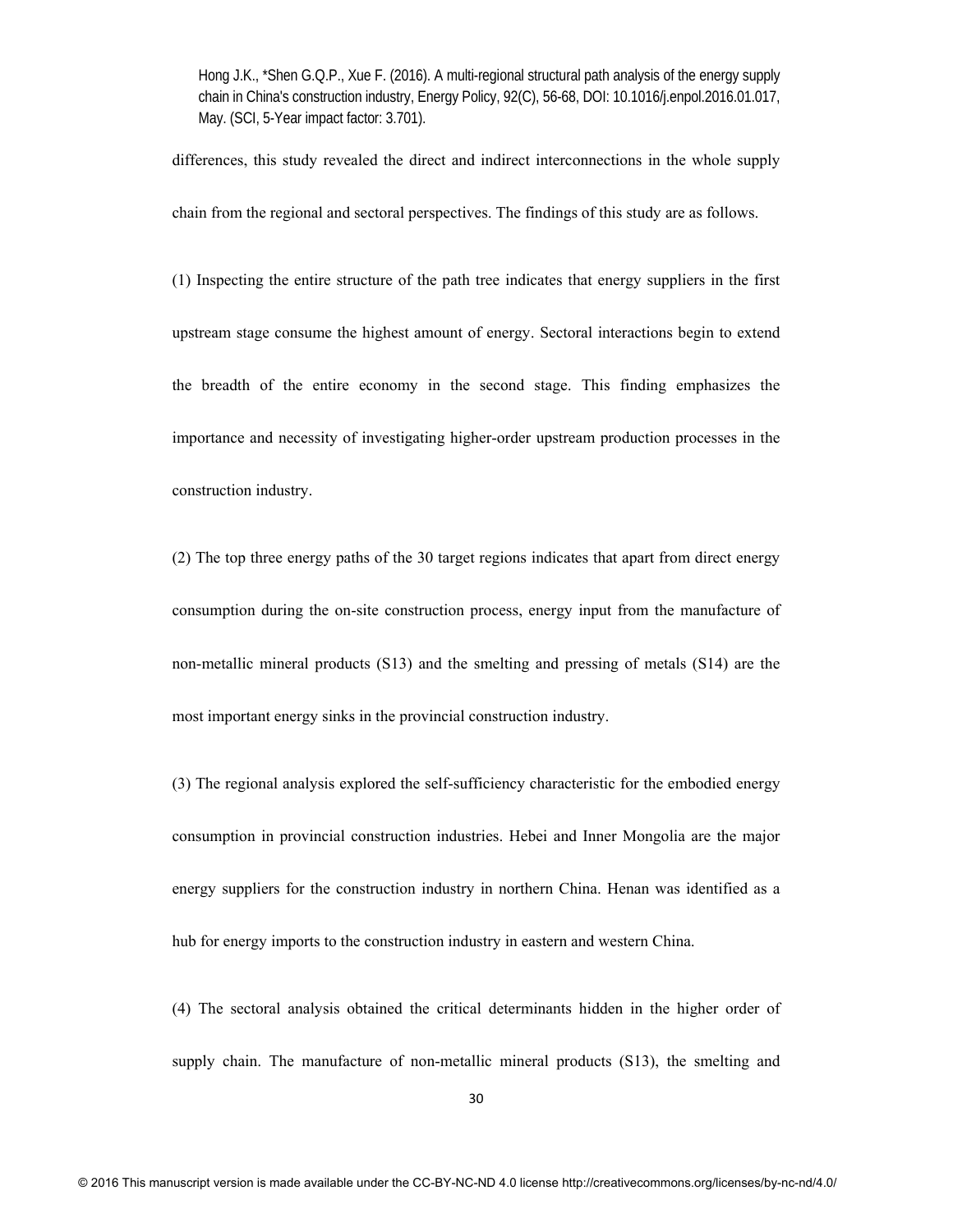pressing of metals (S14), and transportation, storage, posts and telecommunications (S25) were identified as the major energy suppliers in the first stage. The chemical industry (S12), the production and distribution of electric power and heat power (S22), and mining industries also exert significant indirect impact on the construction industry.

(5) The systematic analysis of the changes in the threshold and system boundary demonstrated that a higher threshold value (0.005%–0.01%) would be preferred because of its advantages in simplifying the computational process while retaining the most valuable information. Depending on different research objectives, system boundary could be narrowed down into the first two stages, which contained nearly 50% of the energy flow information, or expanded toward the first five upstream stages by representing 80% of total energy consumption.

In summary, given the rapid urbanization in China, the central government should switch the economic growth pattern from energy-intensive to energy-efficient models in the construction industry. To further relate the findings of this study with the policy practice in China, energy conservation policies launched at the national and industrial levels were reviewed. Figure 9 summarized a set of important national energy reduction policies from 2000 to 2015. The central government has enacted a wide range of policies to promote cleaner production in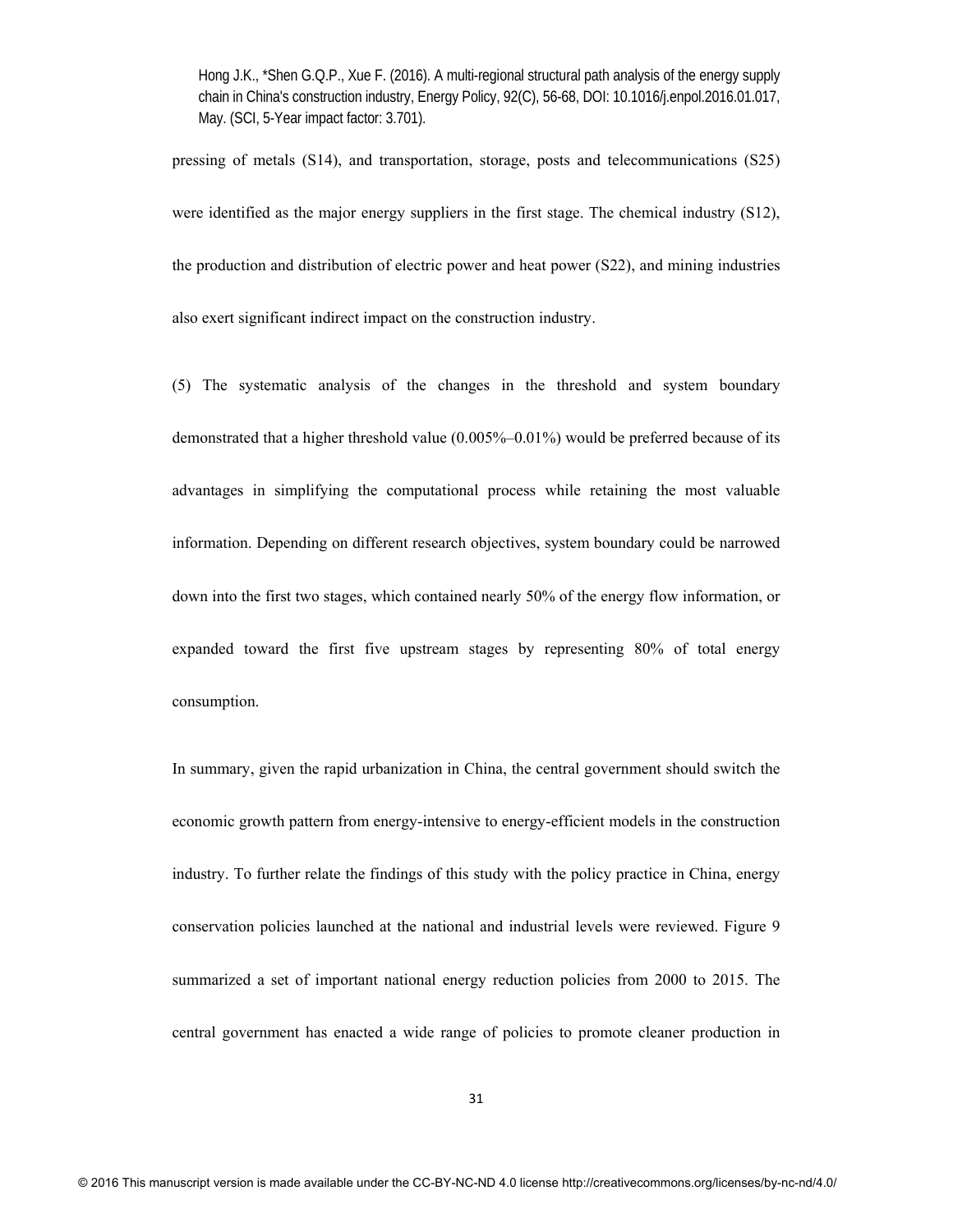China. The 11th Five-Year Plan initiated the targets of energy conservation and emission reduction. These targets were further highlighted and enhanced in the 12th Five-Year Plan. However, heavy industries have attracted increasing attention and received considerable efforts in current Chinese policies for energy conservation. By contrast, concern on energy-intensive sectors from the supply chain perspective  $(e.g., the construction industry)$ remains insignificant. Such lack of understanding may lead to the unfair implementation of energy reduction policies. In particular, national authorities have promulgated a number of policy instruments for the construction industry with regard to energy conservation. As shown in Figure 10 and Table 6, the major concern of current energy regulations for buildings remains in the operational phase rather than the upstream supply chain. Priorities have been set on reducing operational energy intensity by developing green buildings in new construction and green retrofitting in existing buildings, whereas the emphasis placed on upstream processes such as material production and transportation is less. Although policies are increasingly biased toward the upstream supply chain, such as implementing the evaluation label for green building materials, further steps can still be taken according to the results of this study. Policy recommendations for the construction industry have been formulated across three levels.

# **Insert Figure 9 here**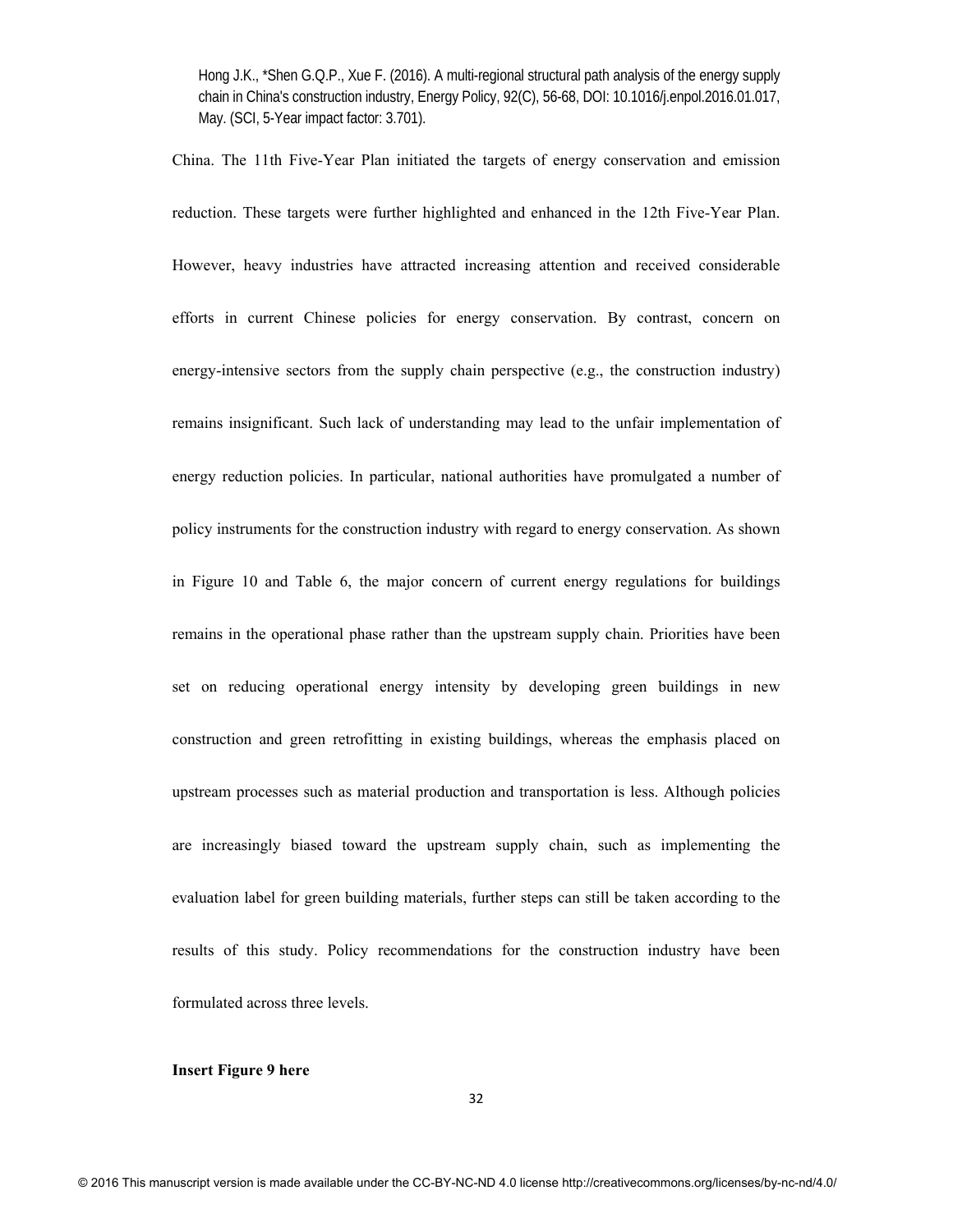### **Insert Figure 10 here**

### **Insert Table 6 here**

At the national level, the central government should restrict irrational increases from speculations. Consistent efforts on the macro-control of property markets are required to further narrow down profit margins. This policy is expected to suppress the enthusiasm of investors and return the entire market to rationality.

Moreover, the central government, along with relevant economic departments, should continue to enhance structure reconstruction and upgrading in both the regional and national economy. This policy orientation can make the entire supply chain sustainable and high-value added. In particular, to promote industrial upgrading processes, sectoral technological innovations and apply measures should be enhanced to create a favorable environment for further upgrades.

At the regional level, the local government should be the leading authority responsible for managing energy reduction in the provincial construction industry since the characteristic of energy flows through the supply chain is more self-sufficient than interregional energy transmissions. Formulating energy conservation policies will be more effective by considering regional technological differences and the resource-carrying capacity of the local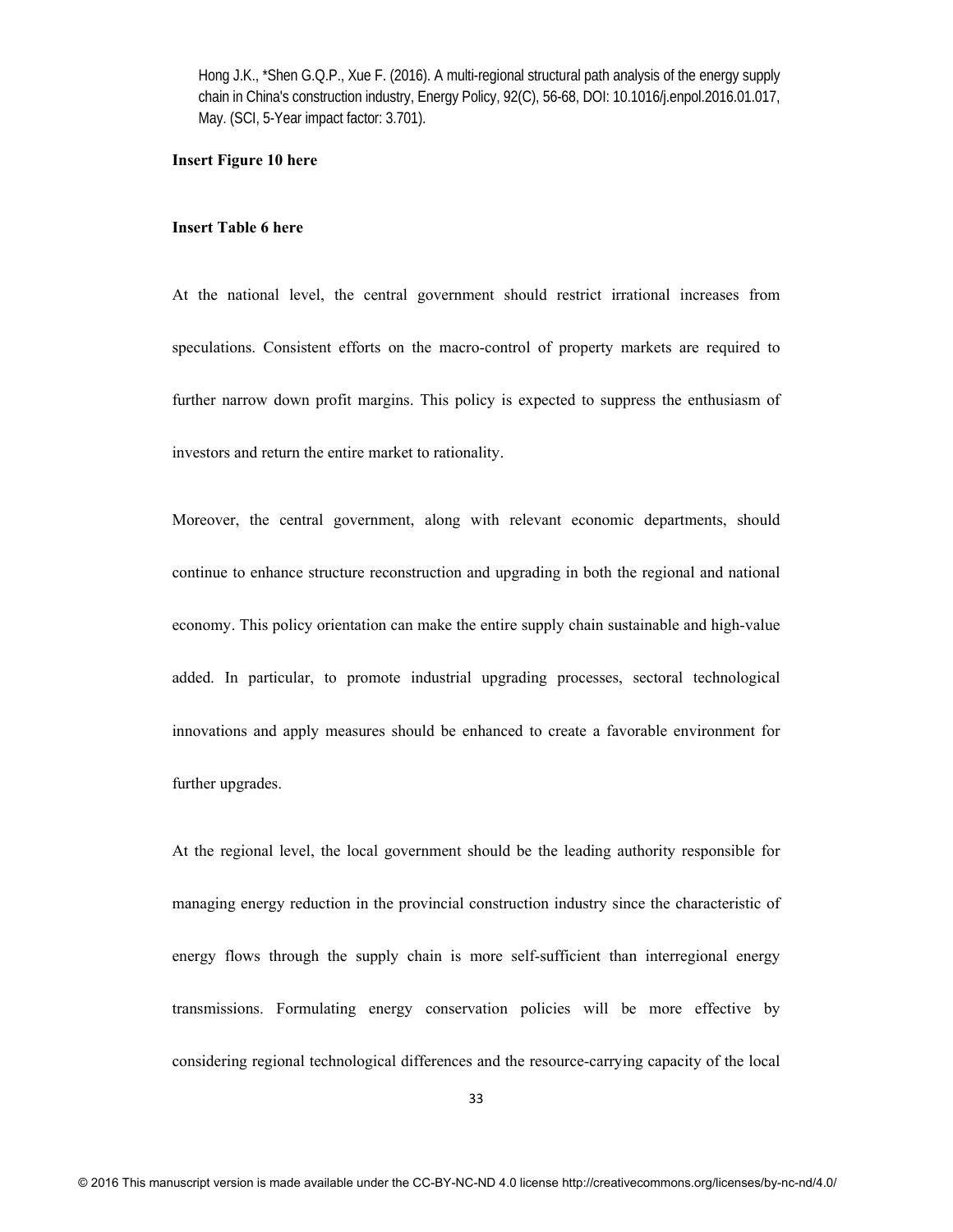economy instead of implementing a national policy by the central government. In addition, the primary energy suppliers for the construction industry in northern, western, and eastern China are Hebei, Inner Mongolia, and Henan. Thus, these provinces are the most important regions for the sustainable development of the construction industry in China. From the production-based perspective, building products manufactured from these regions should be restricted by imposing strict policies. From the consumption perspective, regions on the eastern coast and southern area of China import energy from several resource-abundant regions. Such energy mobility requires the local governments in these developed areas to assume additional responsibilities to reduce the volume of energy use in the construction industry.

The local government should take responsibility for production technology improvements because most significant energy contributions came from the local economy according to the decomposition results in this study. An effective method is to switch the traditional resource-intensive model to standard, resource-efficient, and modular construction processes. Precast construction techniques provide a controlled condition to facilitate the standard design of building materials, units, and components. These advances can help achieve direct energy reduction in the first stage of the upstream production process. The Ministry of Housing and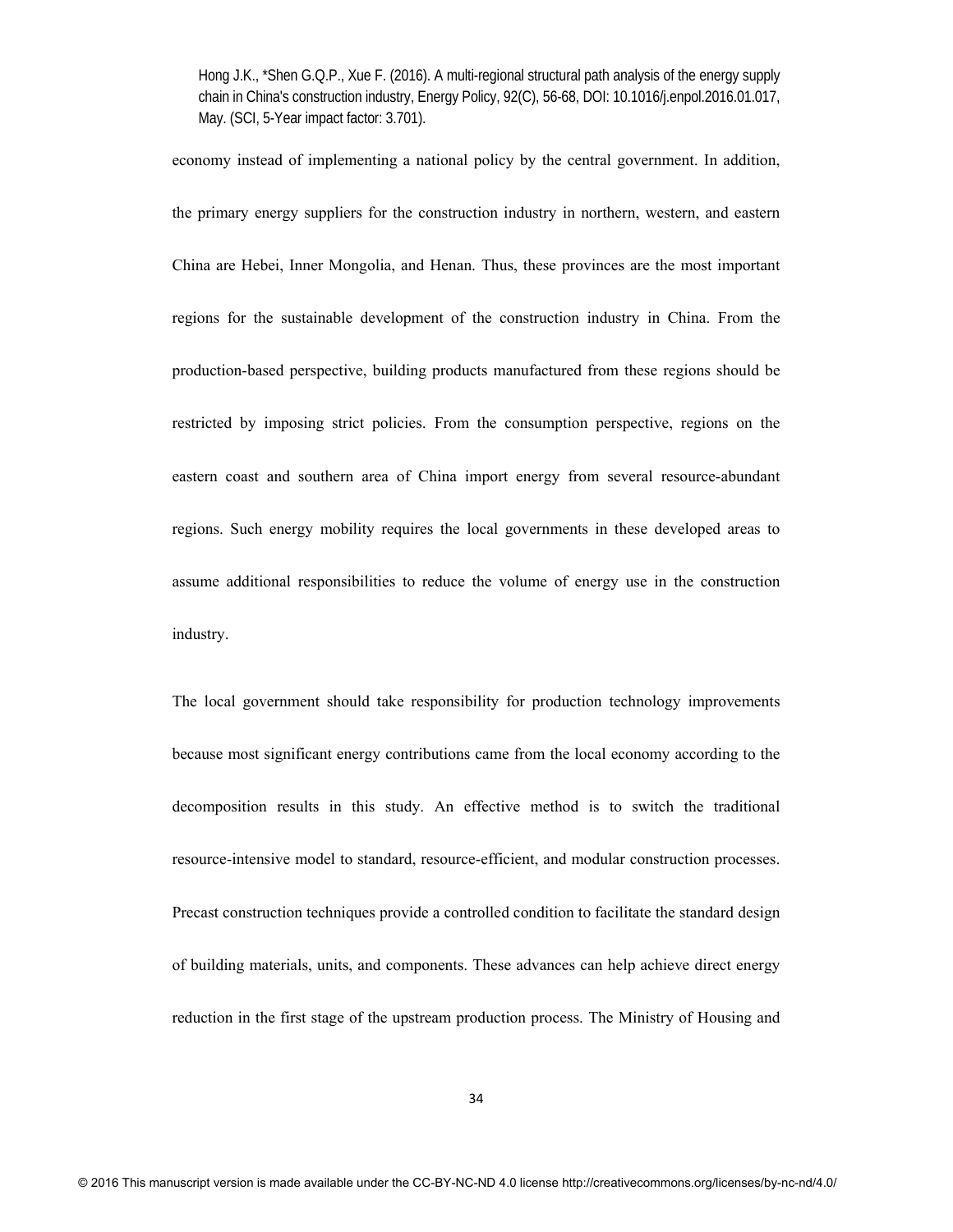Urban–Rural Development should assume additional responsibilities in promoting its application in building practices.

At the sectoral level, the national energy administration and relevant industrial departments should also conduct energy reduction measures at the sector level. On the one hand, focus should be placed on optimizing the energy consumption structure and improving the proportion of renewable and clean energy in these sectors. In addition to gas and electricity, shale gas is also an important energy source with considerable potential as a clean fuel for construction. On the other hand, traditional resource-intensive materials should be replaced with energy-efficient and environment-friendly materials to reduce overdependence on heavy industries.

### Acknowledgements

The authors wish to express their sincere gratitude to the Research Grants Council of Hong Kong and the Research Institute of Sustainable Urban Development of The Hong Kong Polytechnic University for funding this research project. Appreciation is also due to all members of the research team for their invaluable contribution.

## References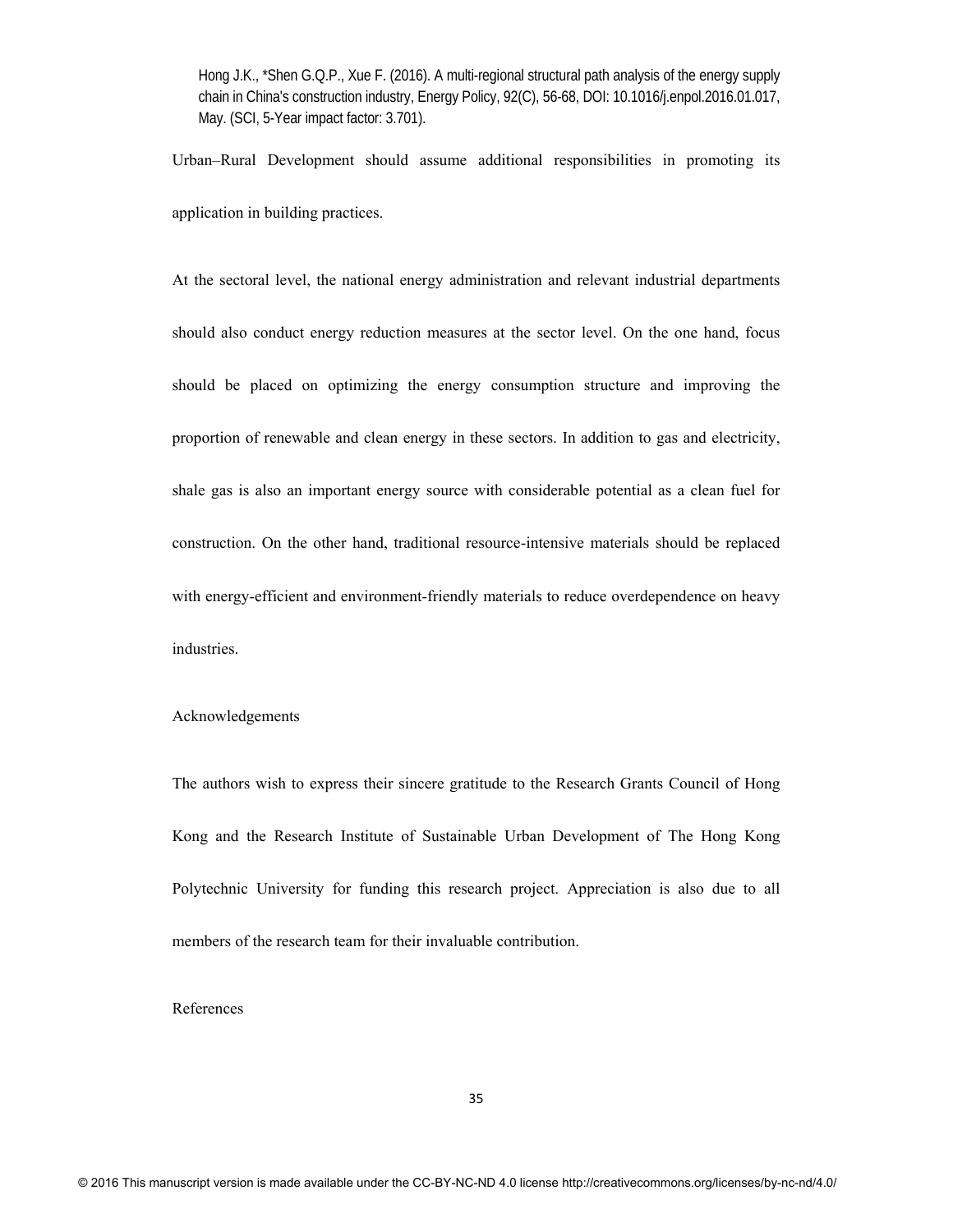Acquaye, A.A., Wiedmann, T., Feng, K., Crawford, R.H., Barrett, J., Kuylenstierna, J., Duffy, A.P., Koh, S.L., McQueen-Mason, S., 2011. Identification of 'carbon hot-spots' and quantification of GHG intensities in the biodiesel supply chain using hybrid LCA and structural path analysis. Environmental science & technology 45, 2471-2478.

Chang, Wang, 2011. Analysis of building embodied energy and atmosphere impacts in China based on economic input-output life-cycle assessment model. China Civil Engineering Journal 5, 019.

Chang, Y., Ries, R.J., Wang, Y., 2011. The quantification of the embodied impacts of construction projects on energy, environment, and society based on I–O LCA. Energy Policy 39, 6321-6330.

Chang, Y., Ries, R.J., Wang, Y.W., 2013. Life-cycle energy of residential buildings in China. Energy Policy 62, 656-664.

Chen, G., Chen, Z., 2011a. Greenhouse gas emissions and natural resources use by the world economy: ecological input–output modeling. Ecological Modelling 222, 2362-2376.

Chen, G.Q., Zhang, B., 2010. Greenhouse gas emissions in China 2007: inventory and input– output analysis. Energy Policy 38, 6180-6193.

Chen, Z.-M., Chen, G.Q., 2013. Demand-driven energy requirement of world economy 2007: A multi-region input–output network simulation. Communications in Nonlinear Science and Numerical Simulation 18, 1757-1774.

Chen, Z., Chen, G., 2011b. An overview of energy consumption of the globalized world economy. Energy Policy 39, 5920-5928.

Crawford, R.H., 2008. Validation of a hybrid life-cycle inventory analysis method. Journal of environmental management 88, 496-506.

Defourny, J., Thorbecke, E., 1984. Structural path analysis and multiplier decomposition within a social accounting matrix framework. The Economic Journal, 111-136.

Friot, D., Gailllard, G.A., 2007. Tracking Environmental Impacts of Consumption: an economic-ecological model linking OECD and developing countries. Laboratory of Applied Economics.

Guo, J.e., Zhang, Z., Meng, L., 2012. China's provincial CO< sub>  $2 <$ /sub> emissions embodied in international and interprovincial trade. Energy Policy 42, 486-497.

Hong, J., Shen, G.Q., Feng, Y., Lau, W.S.-t., Mao, C., 2015. Greenhouse gas emissions during the construction phase of a building: a case study in China. Journal of Cleaner Production 103, 249-259.

Hong, J., Shen, G.Q., Guo, S., Xue, F., Zheng, W., 2016. Energy use embodied in China׳s construction industry: A multi-regional input–output analysis. Renewable and Sustainable Energy Reviews 53, 1303-1312.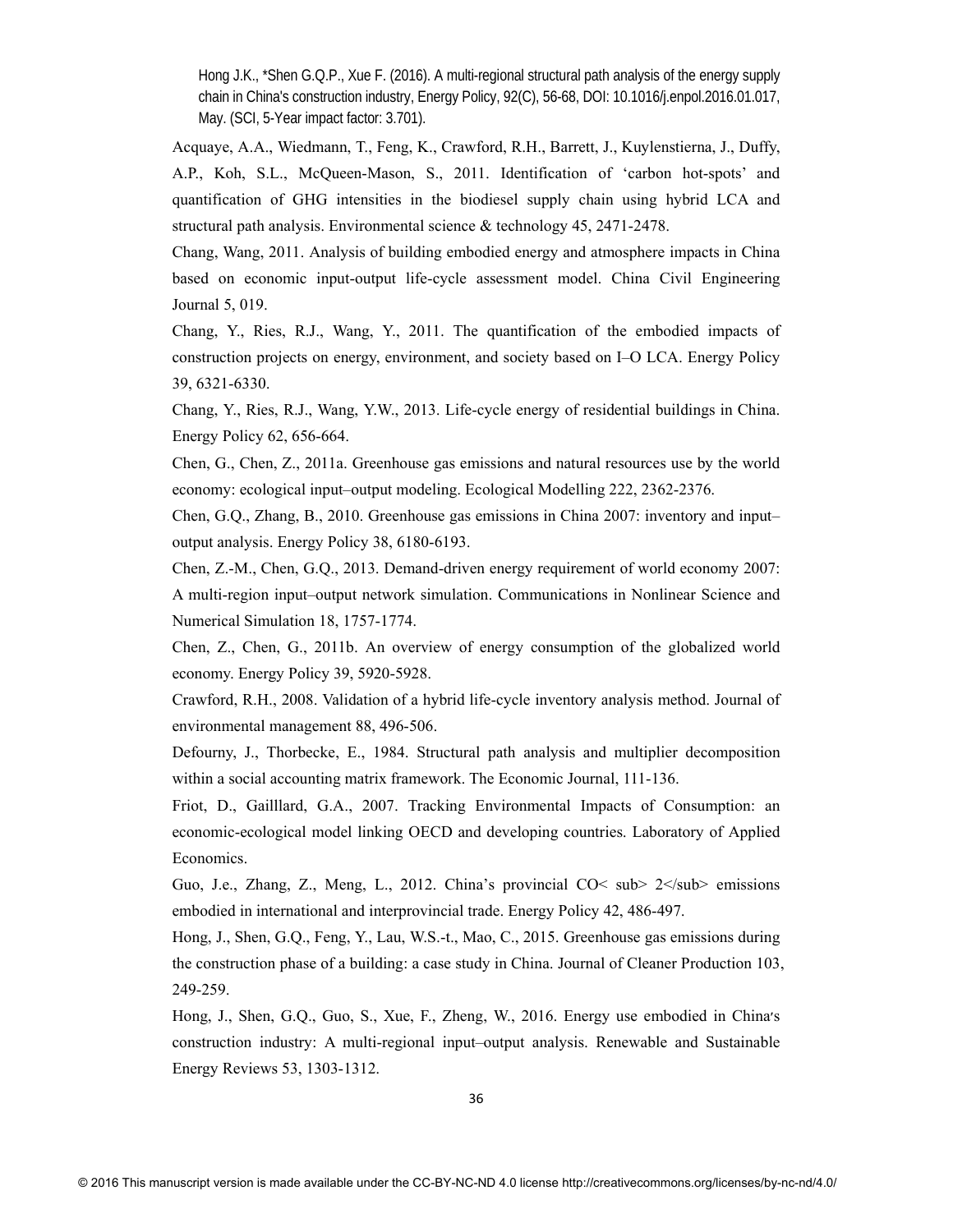Johnson, M.J., 2013. A concise introduction to data structures using Java. CRC Press.

Joshi, S., 1999. Product environmental life‐cycle assessment using input‐output techniques. Journal of Industrial Ecology 3, 95-120.

Kahrl, F., Roland-Holst, D., 2008. Energy and exports in China. China Economic Review 19, 649-658.

Laurenzi, M.P., Hong, W., Chiang, M.S., Shapiro, R.A., Clifford, M.L., 2008. Building Energy Efficiency: Why green buildings are key to Asia's future. Asia Business Council Hong Kong.

Lenzen, M., 2002. A guide for compiling inventories in hybrid life-cycle assessments: some Australian results. Journal of Cleaner Production 10, 545-572.

Lenzen, M., 2003. Environmentally important paths, linkages and key sectors in the Australian economy. Structural Change and Economic Dynamics 14, 1-34.

Lenzen, M., 2007. Structural path analysis of ecosystem networks. Ecological Modelling 200, 334-342.

Lenzen, M., Dey, C., Foran, B., 2004a. Energy requirements of Sydney households. Ecological Economics 49, 375-399.

Lenzen, M., Pade, L.-L., Munksgaard, J., 2004b. CO2 multipliers in multi-region input-output models. Economic Systems Research 16, 391-412.

Liu, Z., Geng, Y., Lindner, S., Guan, D., 2012a. Uncovering China's greenhouse gas emission from regional and sectoral perspectives. Energy 45, 1059-1068.

Liu, Z., Geng, Y., Lindner, S., Zhao, H., Fujita, T., Guan, D., 2012b. Embodied energy use in China's industrial sectors. Energy policy 49, 751-758.

Mäenpää, I., Siikavirta, H., 2007. Greenhouse gases embodied in the international trade and final consumption of Finland: an input–output analysis. Energy Policy 35, 128-143.

McGregor, P.G., Swales, J.K., Turner, K., 2008. The CO< sub> 2</sub>'trade balance'between Scotland and the rest of the UK: Performing a multi-region environmental input–output analysis with limited data. Ecological Economics 66, 662-673.

Metz, B., Davidson, O.R., Bosch, P.R., Dave, R., Meyer, L.A., 2007. Contribution of Working Group III to the fourth assessment report of the Intergovernmental Panel on Climate Change.

Minx, J., Peters, G.P., Wiedmann, T., Barrett, J., 2008. GHG emissions in the global supply chain of food products. International input output meeting on managing the environment.

Minx, J.C., Baiocchi, G., Peters, G.P., Weber, C.L., Guan, D., Hubacek, K., 2011. A "carbonizing dragon": China's fast growing CO2 emissions revisited. Environmental science & technology 45, 9144-9153.

Mok, K.L., Han, S.H., Choi, S., 2014. The implementation of clean development mechanism (CDM) in the construction and built environment industry. Energy Policy 65, 512-523.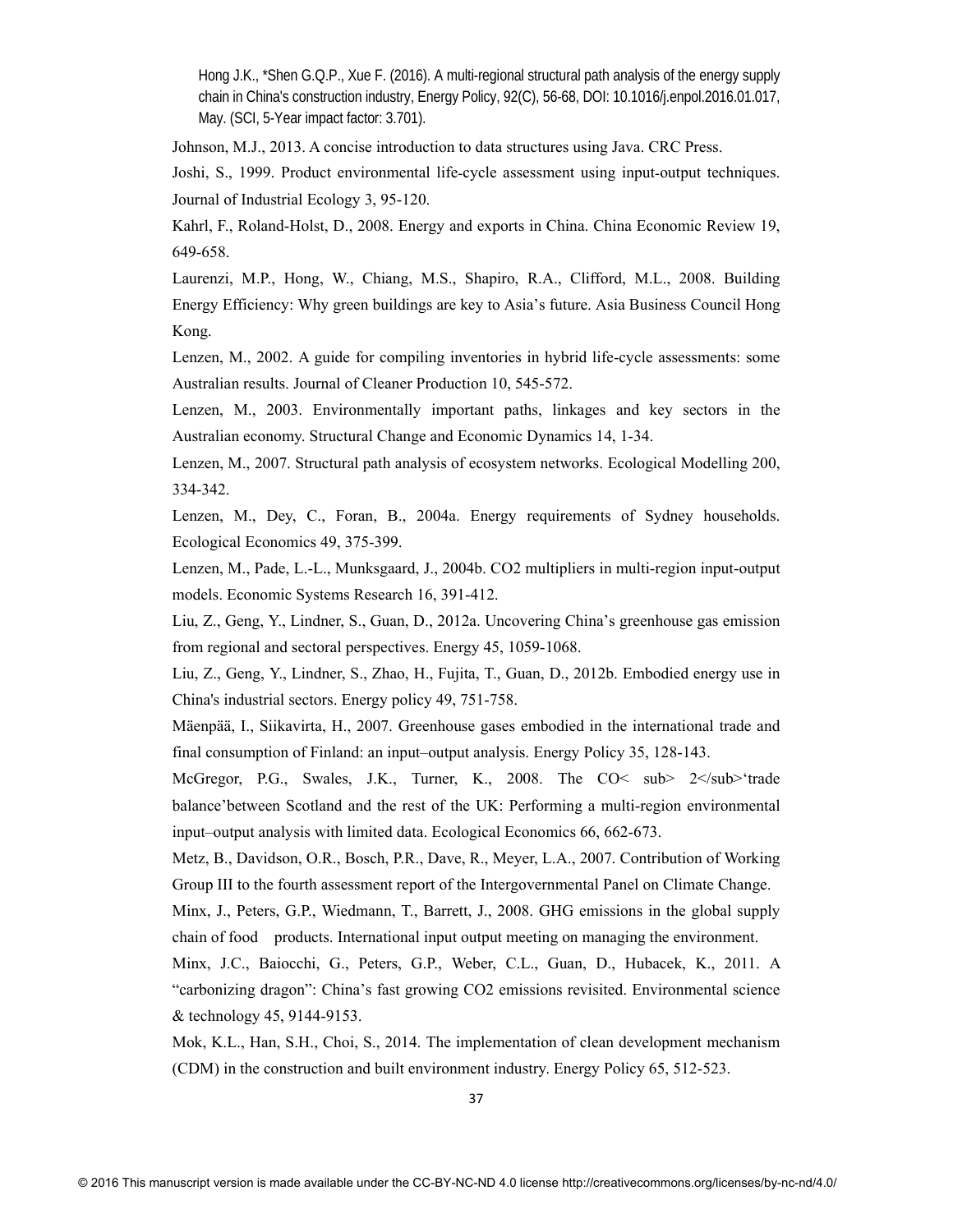Peters, G.P., Briceno, T., Hertwich, E.G., 2004. pollution embodied in Norwegian consumption. Norwegian University of Scienece and Technology, Trondheim, Norway.

Peters, G.P., Hertwich, E.G., 2006a. The importance of imports for household environmental impacts. Journal of Industrial Ecology 10, 89-109.

Peters, G.P., Hertwich, E.G., 2006b. Pollution embodied in trade: The Norwegian case. Global Environmental Change 16, 379-387.

Peters, G.P., Hertwich, E.G., 2006c. Structural analysis of international trade: Environmental impacts of Norway. Economic Systems Research 18, 155-181.

Roberts, D., 2005. The role of households in sustaining rural economies: a structural path analysis. European Review of Agricultural Economics 32, 393-420.

Rowley, H.V., Lundie, S., Peters, G.M., 2009. A hybrid life cycle assessment model for comparison with conventional methodologies in Australia. The International Journal of Life Cycle Assessment 14, 508-516.

Su, B., Ang, B.W., 2013. Input–output analysis of CO2 emissions embodied in trade: Competitive versus non-competitive imports. Energy Policy 56, 83-87.

Treloar, G.J., 1997. Extracting embodied energy paths from input–output tables: towards an input–output-based hybrid energy analysis method. Economic Systems Research 9, 375-391.

Treloar, G.J., Love, P.E., Crawford, R.H., 2004. Hybrid life-cycle inventory for road construction and use. Journal of Construction Engineering and Management.

Treloar, G.J., Love, P.E., Faniran, O.O., 2001a. Improving the reliability of embodied energy methods for project life-cycle decision making. Logistics Information Management 14, 303-318.

Treloar, G.J., Love, P.E., Holt, G.D., 2001b. Using national input/output data for embodied energy analysis of individual residential buildings. Construction Management and Economics 19, 49-61.

Waugh, F.V., 1950. Inversion of the Leontief matrix by power series. Econometrica: Journal of the Econometric Society, 142-154.

WBCSD, 2009. Transforming the market: energy efficiency in buildings. World Business Council for Sustainable Development, Geneva.

Weber, C.L., 2009. Measuring structural change and energy use: Decomposition of the US economy from 1997 to 2002. Energy Policy 37, 1561-1570.

Weiss, M.A., 1998. Data structures and algorithm analysis in Java. Addison-Wesley Longman Publishing Co., Inc.

WGBC, 2010. Tackling global climate change. Meeting local priorities: A World Green Building Council Special report. World Green Building Council, Toronto, Canada.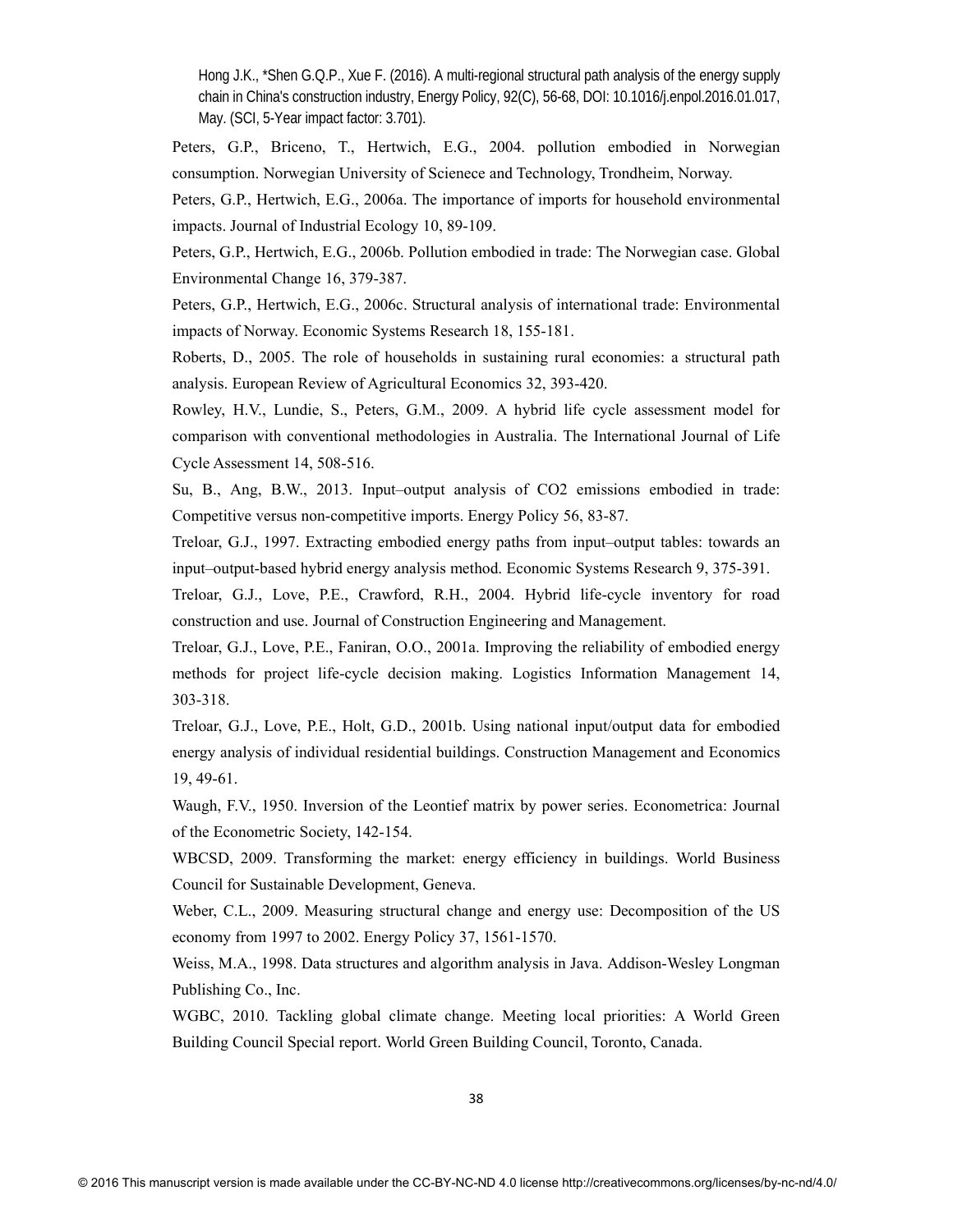Wiedmann, T., 2009. A review of recent multi-region input–output models used for consumption-based emission and resource accounting. Ecological Economics 69, 211-222.

Wiedmann, T., Lenzen, M., Turner, K., Barrett, J., 2007a. Examining the global environmental impact of regional consumption activities—Part 2: Review of input–output models for the assessment of environmental impacts embodied in trade. Ecological Economics 61, 15-26.

Wiedmann, T., Lenzen, M., Turner, K., Barrett, J., 2007b. Examining the global environmental impact of regional consumption activities — Part 2: Review of input–output models for the assessment of environmental impacts embodied in trade. Ecological Economics 61, 15-26.

Wood, R., 2008. Spatial Structural Path Analysis – Analysing the Greenhouse impacts of trade substitution. International input output meeting on managing the environment.

Wood, R., Lenzen, M., 2009. Structural path decomposition. Energy Economics 31, 335-341.

Yang, G., Li, W., Wang, J., Zhang, D., 2016. A comparative study on the influential factors of China's provincial energy intensity. Energy Policy 88, 74-85.

Zhang, B., Chen, Z., Xia, X., Xu, X., Chen, Y., 2013. The impact of domestic trade on China's regional energy uses: A multi-regional input–output modeling. Energy Policy 63, 1169-1181.

Zhang, Y.-J., Da, Y.-B., 2015. The decomposition of energy-related carbon emission and its decoupling with economic growth in China. Renewable and Sustainable Energy Reviews 41, 1255-1266.

Zhang, Y.-J., Liu, Z., Zhang, H., Tan, T.-D., 2014. The impact of economic growth, industrial structure and urbanization on carbon emission intensity in China. Natural hazards 73, 579-595.

Zhang, Y.-J., Peng, H.-R., Liu, Z., Tan, W., 2015a. Direct energy rebound effect for road passenger transport in China: A dynamic panel quantile regression approach. Energy Policy 87, 303-313.

Zhang, Y., Zheng, H., Yang, Z., Su, M., Liu, G., Li, Y., 2015b. Multi-regional input–output model and ecological network analysis for regional embodied energy accounting in China. Energy Policy 86, 651-663.